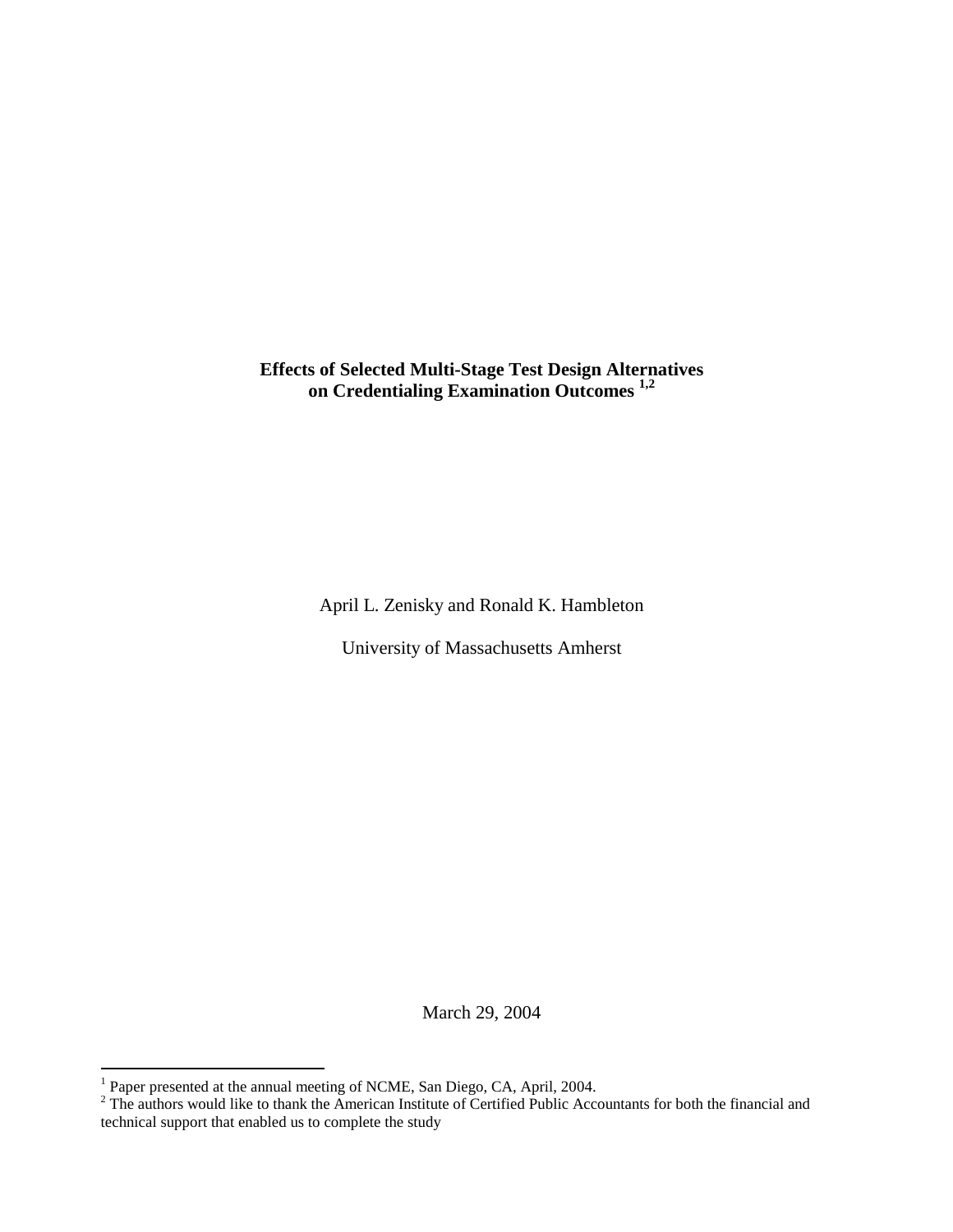# Abstract

One of the main concerns in designing credentialing examinations is the psychometric quality of the pass-fail decisions. The computerized multi-stage test design has been shown in previous research to provide accurate results relative to other computerized test designs in addition to possessing certain operational advantages favored by candidates (e.g., item review). The purpose of the current research was to investigate how selected design variables in multi-stage testing interact with one another to impact on the psychometric quality of pass-fail decisions and ability estimation. The four design variables studied in a computer simulation were (1) module arrangement (4 designs), (2) amount of overall test information (4 levels), (3) distribution of information over stages (2 variations), and (4) strategies for between-stage routing (4 levels), for a total of 128 conditions. Very large sample sizes were used to essentially eliminate the influence of sampling error on the findings. Many of the results were as expected—with small to negligible effects, but two of the findings seemed especially important because of their consequences for practice: (1) with limited amounts of overall test information, it appears best to distribute available information unevenly with more of it going to stage one to improve the accuracy of classifications, and (2) there appeared to be little advantage of exceeding test information much above 10 since the gains in psychometric quality were very small—this finding has implications for the selection of test lengths and/or more effective uses of an item bank.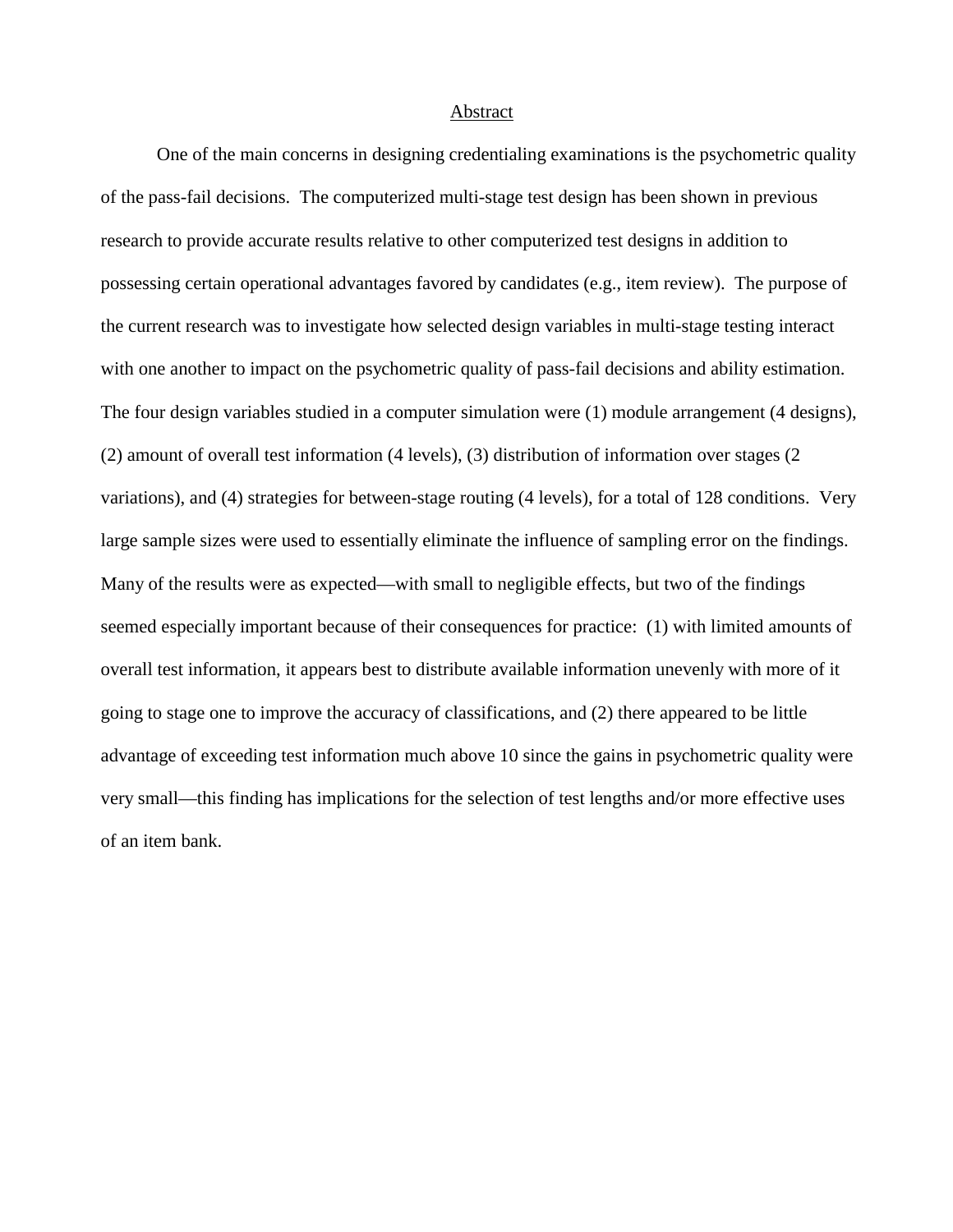### Background and Purpose

 The interest expressed by many testing programs in recent years for an adaptive test that still permits test developers to maintain some level of control over operational 'forms' has led psychometricians to investigate in some depth the properties of the test design known as multi-stage testing (MST). At once both adaptive (between stages) and fixed (within stages), the stage-based approach to measurement has been shown to provide results for both ability estimation and decision outcomes that are comparable to CAT and improved over linear computer-based tests (Rotou, Patsula, Steffen, & Rizavi, 2003; Jodoin, Zenisky, & Hambleton, 2002; Patsula, 1999; Reese & Schnipke, 1999; Reese, Schnipke, & Luebke, 1999; Schnipke & Reese, 1999; Kim & Plake, 1993).

As a topic for psychometric research, MST has been the increasing focus of research efforts in a variety of contexts, especially credentialing exams (e.g., Luecht & Nungester, 1998; Luecht, Brumfield, & Breithaupt, 2002; Luecht, 2000). This is the case because many credentialing exams are now being administered at a computer, and this creates possibilities for new test designs. MST is a particularly agile test design to investigate in that there are numerous design variables that must be considered in the development and operational use of such a test. Lord's (1970, 1971, 1980) work with adaptive tests (and specifically the two-stage variety) yielded a number of such considerations generalizable to a test of *n* stages, including the total number of items on the test, the number of items in initial and each *n*-stage module, the difficulty of the initial module, the number (and difficulty) of alternative modules in each *n*-stage, the cut-points for routing examinees to modules, and the choice of method for scoring stages and each *n*-stage test. To this list can be added several additional variables that have emerged including the number of stages, the ability distribution of the candidate population, the extent of target information overlap for modules within stages, whether random module selection (at appropriate difficulty level) or panel-based administration is used, whether content-balancing is done at the module or total test level, choice of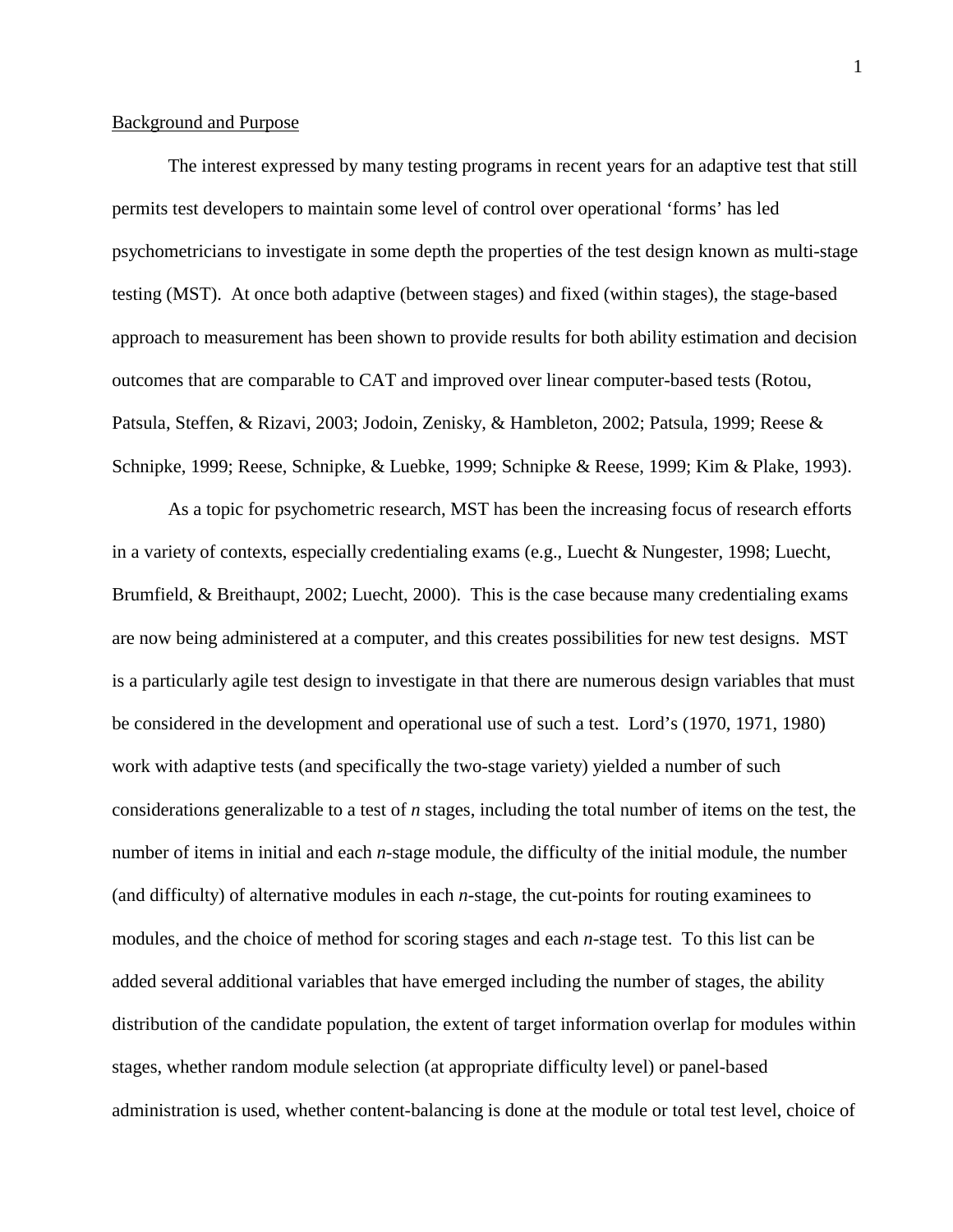method for automated test assembly, the size and quality of the item bank, how test information is distributed across stages, placement of cut-scores for pass-fail decisions, the issue of item review by candidates, and control of item exposure levels. The number of possible studies is huge because of the number of variables and combinations of variables that can be investigated.

While Lord (1971) suggested that it was not possible to identify truly statistical optimal designs for each and every operational testing context, it seems entirely reasonable to explore how combinations of these variables provide high-quality results as needed in the context of a particular testing purpose (e.g., credentialing or achievement testing) and the kinds of interpretations to be made based on test scores. The purpose of this study was to consider MST in light of specific design variables and comparatively evaluate the results obtained relative to the measurement outcomes valued by credentialing agencies – decision accuracy, decision consistency, and precision of ability estimates.

The simulation study was designed as a study of selected variables for implementing MST, and was intended to advance previous research into the psychometric properties of multi-stage testing (MST) with credentialing exams. The primary design variables of interest were 1) test structure, 2) the amount of test information, 3) the distribution of test information across stages, and 4) between-stage routing strategies. These four variables were considered in the context of a specific cut-off score and pass rate (30%), chosen to model a highly selective test setting. In total, 128 conditions were evaluated (4 levels of total test information by 2 levels of the distribution of test information across stages by 4 levels of test designs by 4 levels of routing strategies).

# Method

 In order to focus on the interactions of the four design variables described in the previous section and in more detail below, several aspects of the multi-stage test were held fixed. All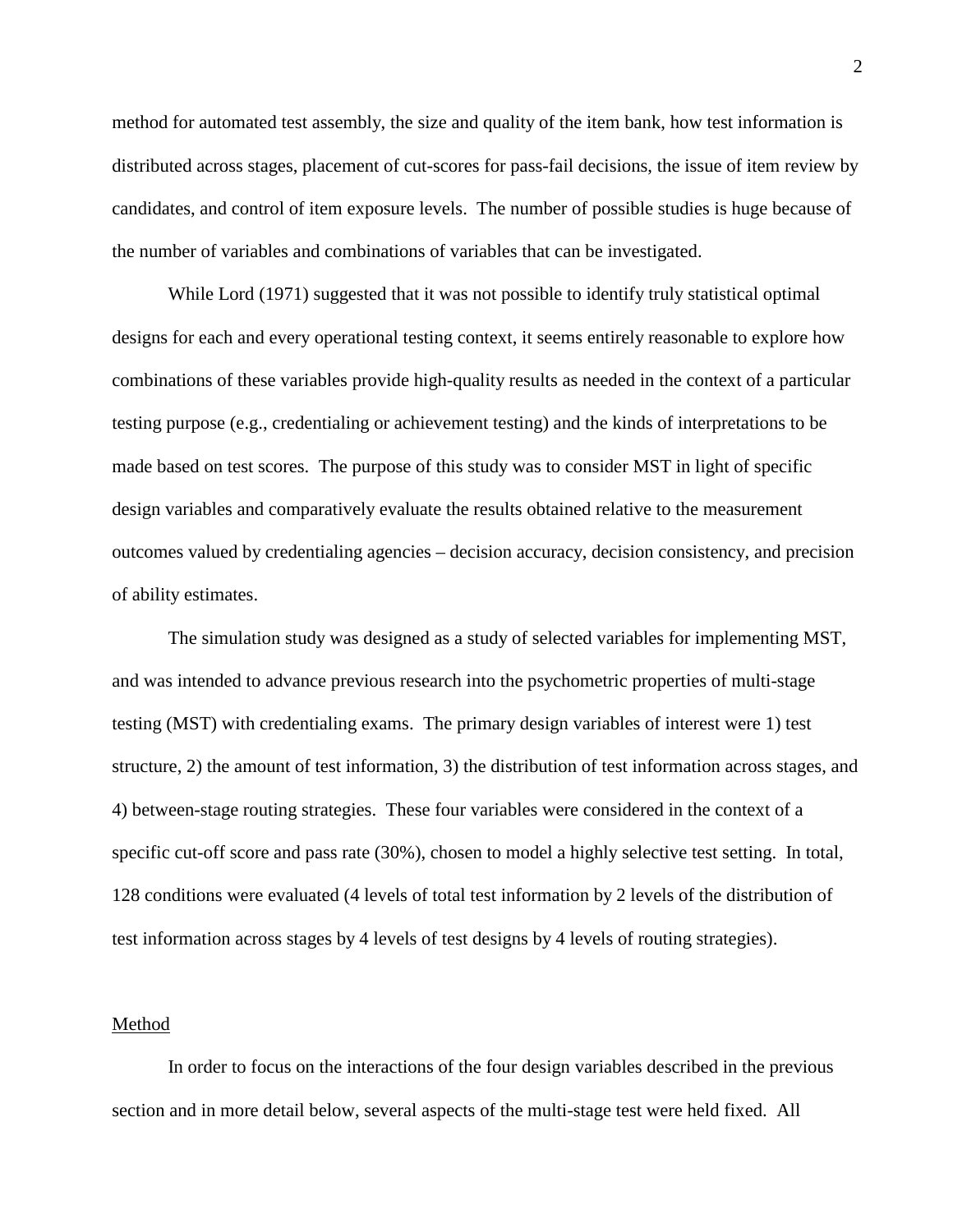modules in all stages of the MSTs were 20 items long, and all simulated administrations were composed of three stages (one module per stage per examinee) for a total test length of 60 items for all examinees. Each examinee received a module of moderate difficulty in stage one, and the average difficulty difference between modules at stages two and three was a half a standard deviation. The test information function (TIF) that was the baseline for this study was obtained from operational paper-and-pencil forms of a large-scale credentialing examination. Each of the 128 conditions in this study involved 9,000 examinees and was replicated twice. The sample size was sufficient to produce highly stable statistics (this was proven during pilot study runs), and the replication was necessary to compile decision consistency estimates. The examinee distribution was simulated as  $N(0,1)$ 

*Design variables*.Generally speaking, most multi-stage tests begin with a module of moderate difficulty. In the second and subsequent stages, however, the possibilities are more varied, as the number of sets of items varying by average difficulty, known in MST-speak as modules (and sometimes called "testlets"), could range from two or three to many more (depending on the depth and breath of the item bank to support finer differentiation). Practically speaking, the typical approach to MST cited in the literature involves the use of two or three modules per stage in a two or three stage MST. Considered in this study were the following four arrangements of modules in a three-stage MST: the 1-2-2, the 1-2-3, the 1-3-2, and the 1-3-3 (Figure 1).

### [Insert Figure 1 about here]

Next, based on the previous studies of MST (Jodoin, Zenisky, & Hambleton, 2002; Jodoin, 2002; Xing & Hambleton, 2004; Zenisky, 2002), a critical need in the MST literature concerned further investigation of the impact of varying amounts of test information. In previous research, the level of test information specified was in most cases set to be the test information function used with the linear version of the test, and this resulted in MSTs producing high rates of decision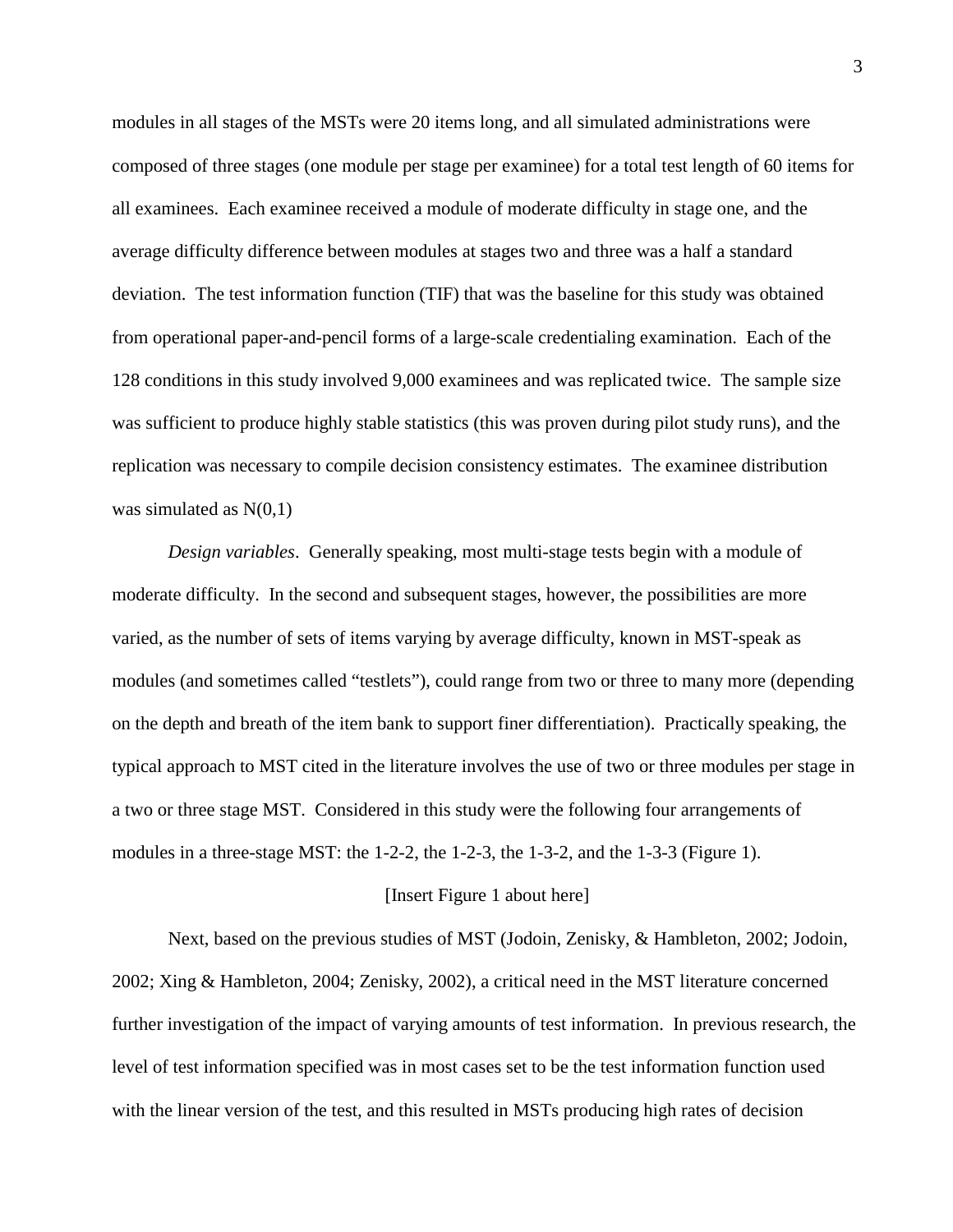accuracy and consistency. A reasonable direction for further research concerning this aspect of MST design would be to vary the amount of test information in relation to the target or baseline test information function. The view was that these variations would provide valuable results to guide future MST designs. How much practical benefit does increasing the target or baseline TIF by 50% bring, and likewise, what does proportional reductions of the target TIF mean for ability estimation and decision classification? This is a variable of interest to test developers working with the MST design because with lower levels of target test information, the test assembly mechanism has the potential for greater flexibility in putting together test forms, and item exposure levels can be reduced because more items now from an item bank can be used. Since the algorithm can draw on items with more varied discrimination and difficulty values in order to meet its target TIF, it will translate into greater use of the item bank in terms of both breadth and depth, thereby reducing item exposure. In this way, if the ability estimation and decision classification results are of somewhat comparable quality to the results obtained with current levels of information, test security can be enhanced while still providing high-quality assessment results in terms of making pass-fail decisions. The four level of test information implemented in this study were 1) the full (operational) information level, 2) a 50% increase over full information, 3) a 25% decrease from full information, and 4) a 50% decrease from full information.

The third variable for this study involved research into how test information should be distributed across stages. In previous studies, such target information has generally been split equally among the three stages with satisfactory results. But previous research (i.e., Zenisky, 2002; Jodoin, Zenisky, & Hambleton, 2002) has also indicated that alternative distributions such as 1/2- 1/4-1/4 may provide improved decision accuracy and consistency. By obtaining better ability estimates after the first stage, it may be possible to make routing to second- and third stage tests more efficient, thereby improving score precision at the conclusion of testing for many candidates.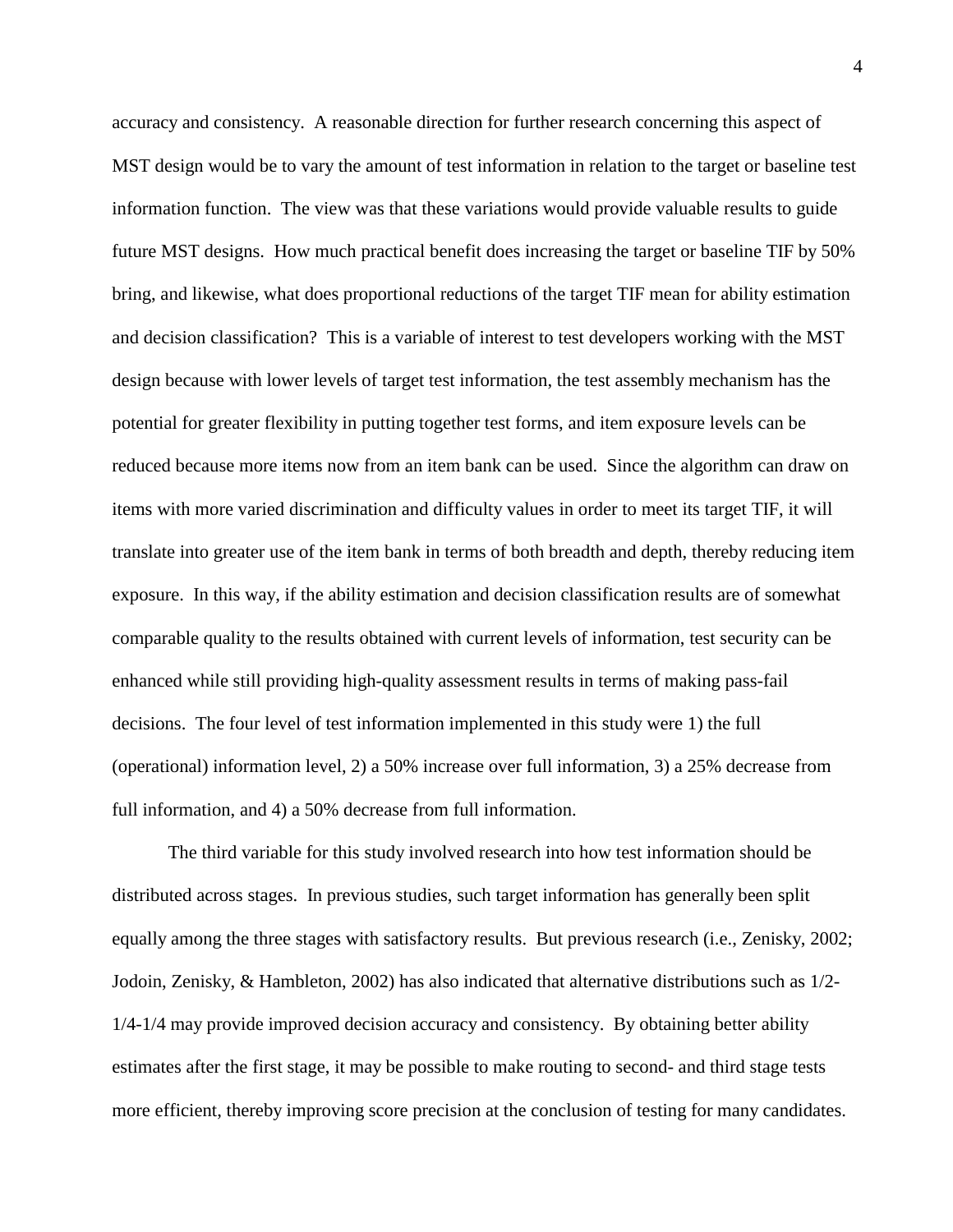It seems clear that further research into this aspect of MST can substantially clarify how this variable impacts the quality of measurement obtained. In summary, two different ways of dividing test information across stages (1/3-1/3-1/3 and 1/2-1/4-1/4) were studied.

The last goal of this study was to evaluate routing strategies in the context of several MST designs. Several different methods for routing can be found in the psychometric literature, although there is little in the way of empirical comparisons of the methods. This is a variable of importance because the choice of method used for routing examinees between stages is fundamental to the process of adapting a multi-stage test to candidate ability, and empirical determination of whether certain strategies provide better results than others can help to ensure that a test design is implemented efficiently and effectively. Four routing methods were evaluated in this study: defined population intervals, the proximity method, a number-correct strategy, and a random assignment method. The methodology associated with each of these four routing strategies is described and the use of the MSTSIM5 (Jodoin, 2003) software is also explained below.

*Item bank.* The item bank used in this study was created to reflect the conditions of the items used in an operational form of a nationally administered credentialing exam. Based on previous research (Jodoin, Zenisky, & Hambleton, 2002; Zenisky, 2002), a bank size of 2,500-3,000 items was identified as providing sufficient breadth and depth for supporting automated test assembly (ATA) to insure that the variables of interest could actually be studied without confound from not meeting target information functions. Though this bank size is considerable, the target information functions being specified were typical of those observed in practice for credentialing exams of approximately the same test length.

The IRT item parameter estimates for six archival forms of the exam we worked with (a total of 358 items, all calibrated with the three-parameter logistic model) were used for realistically modeling the item bank for this simulation study, and the means, SDs, and the correlational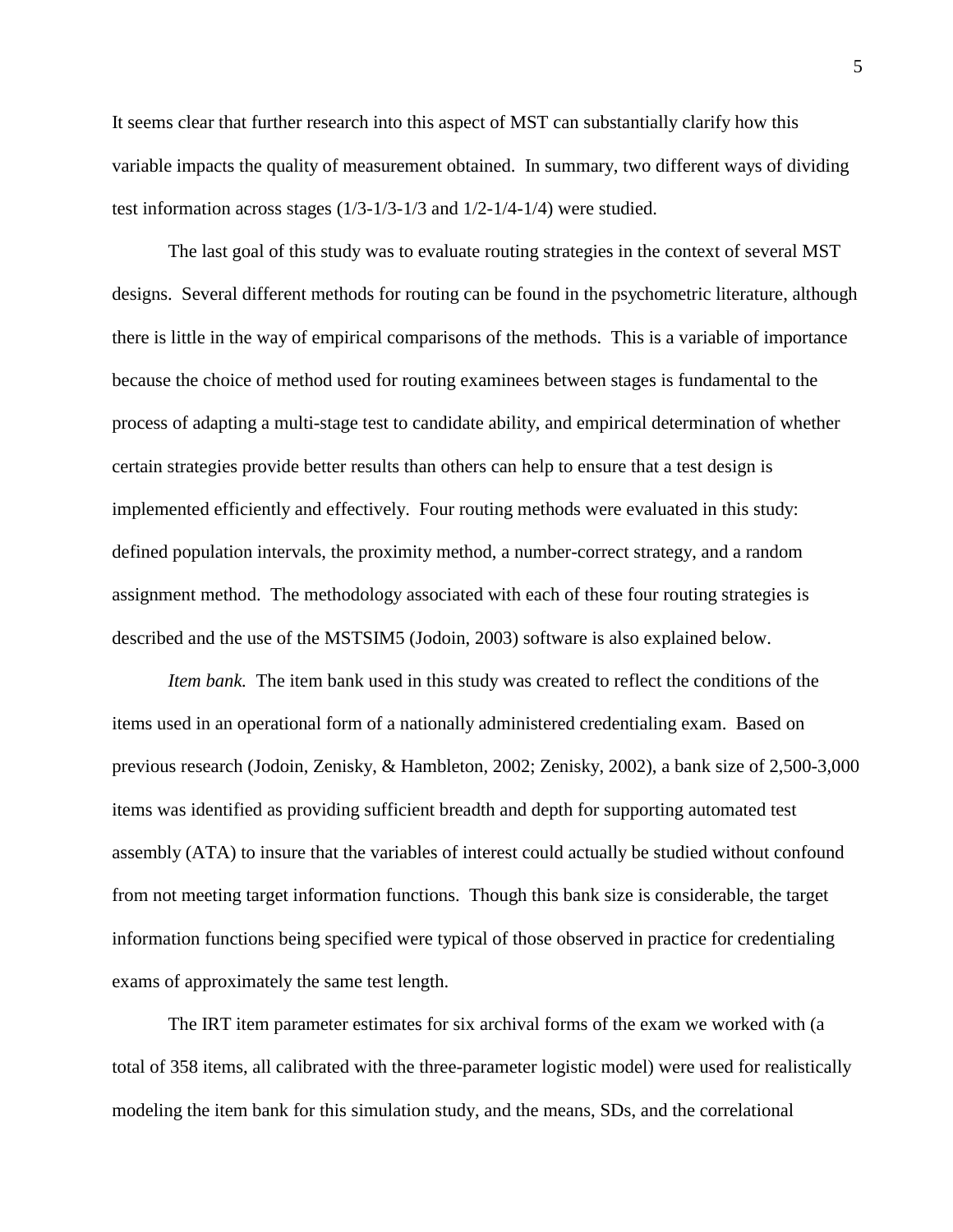structure among these estimates needed to be maintained in any generated bank. To build this bank, a statistical technique to 'clone' the 358 current items was employed. This was easily accomplished by randomly sampling item difficulties, discriminations, and pseudo-guessing parameters from the expected sampling distributions of item parameter estimates obtained from the known item parameter estimates and their standard errors. For each of the 358 items in the original bank, seven clones were generated creating a bank totaling 3,222 items (358 original items and the 2,864 'cloned' items). Descriptive statistics for the original set of items and the generated items were identical across the original and generated item bank, with the means (and standard deviations) for the *a*-, *b*-, and *c*-parameters constant at 0.62 (0.25), -0.12 (1.11), and 0.00 (0.30). In the original set of 358 items, the correlation between the *a*- and *b*-parameter estimates was 0.36, between the *a*- and *c*-parameters it was 0.35, and between the *b*- and *c*-parameters the correlation was 0.31; among the items in the generated bank, the correlations were 0.36, 0.34, and 0.30, respectively. Clearly the generated bank was a reasonable statistical reflection of the current, operational bank, only larger.

*Automated test assembly*. The computer program CASTISEL (Luecht, 1998) was used for ATA. CASTISEL is an automated test assembly program that takes statistical and other content constraints into account and automates the process of formulating modules and panels for MST using the available item bank. With CASTISEL, MST modules were simulated by specifying target information functions, the number of stages to be included in a form or module, the number of modules per stage, the number of items per stage, the total test length, and the primary content specifications for content balancing being implemented. CASTISEL created such forms or modules by using the normalized weighted absolute deviations heuristic (NWADH) described by Luecht (2000) to optimize item selection for forms or modules given the target TIFs and other form or module-level considerations.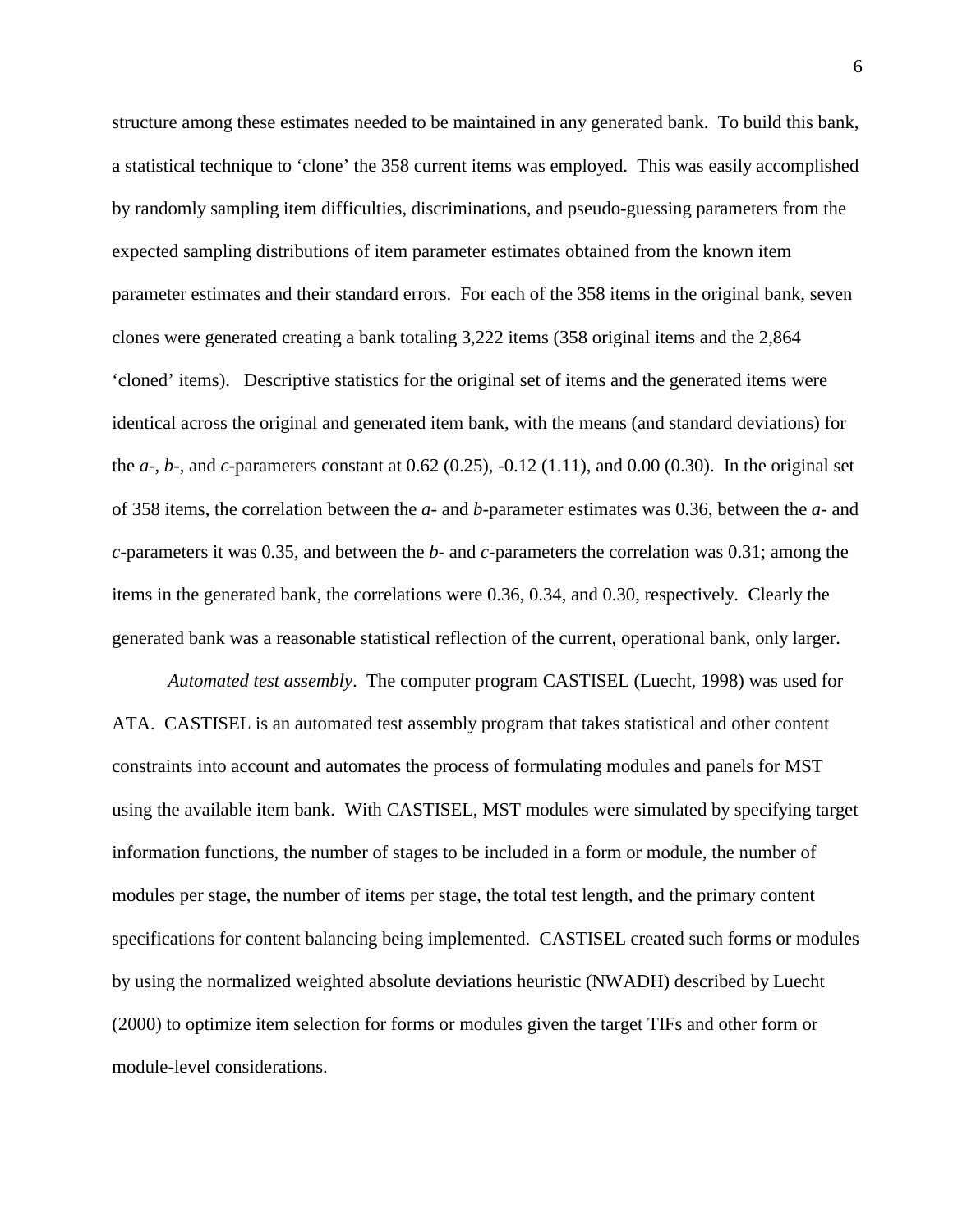*Computer simulation method*. For each condition simulated, the base target TIF was recentered at .521 to maximize information for examinees at the cut-score (to reflect the operational conditions of high-stakes credentialing agencies where 30% of examinees would pass, given the  $N(0,1)$  distribution simulated here. If the condition called for 50% increase in total test information, 50% information was added to this base target information function; likewise, if a 25% or 50% reduction was needed, the base target TIF was reduced by the appropriate amount. To specify the information function for each stage of a three-stage MST, this overall test information was either divided into 1) three equal module information functions (the equal information condition) or 2) three module information functions where one contained of the available information and the other two retained one-quarter of the information each (the 1/2-1/4-1/4 condition). Differences between module difficulties at stages two and three were fixed at one-half of a standard deviation. (A schematic example of this as implemented in the 1-3-3 design is provided in Figure 2.) With a medium-difficulty module centered at .521, the module information function for the easier module would be centered at .021 and the function for the harder module would be centered at 1.021.

#### [Insert Figure 2 about here]

Content balancing of modules was specified in the CASTISEL input files to ensure proportional representation of the three primary content dimensions in each of the modules created, regardless of module difficulty, CASTISEL was used to automatically assemble the modules for the MST. After completing use of CASTISEL, the sets of modules produced represented 32 unique test conditions (created by implementing three of the four design variables under consideration: 4 levels of total test information by 2 levels of the distribution of test information across stages by 4 levels of test designs).

The next step was the specification of input files for the MSTSIM5 program in order to implement the fourth and final design variable under consideration: routing strategies during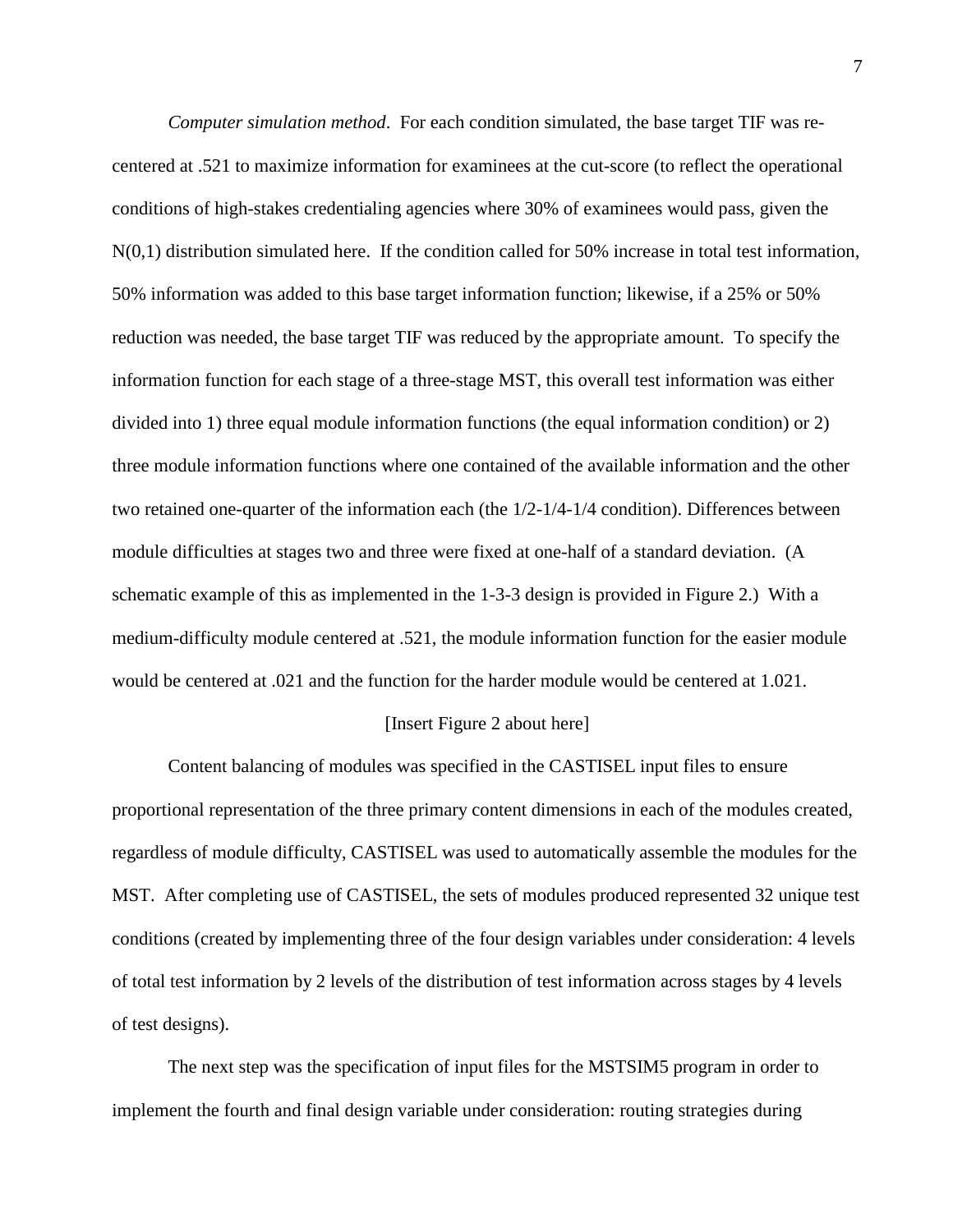administration of the simulated MST. In the MSTSIM5 input files, denoted were the examinee and response seeds, the number of examinees in the sample (9000), the distribution of the examinee population  $(\sim N(0,1))$ , the number of panels (3), the number of stages (3), the number of modules per stage (which varied depending on the design condition), the number of items per module (20), and the specifications for routing examinees through modules.

As explained previously, four methods for routing examinees between stages were identified and implemented in this study:

In the defined population interval (DPI) approach, the idea is to divide the examinees equally among the modules by ordering all examinees' IRT ability estimates after completion of one stage and before moving on to the next. The values of -0.43 and 0.43 on the ability scale represent the two cut-points for which a normally-distributed population of examinees would be divided into thirds for a stage consisting of three modules. If the examinee population needed to be halved (with two modules varying by difficulty within a stage), a cut-score of 0.0 was specified.

• For the proximity approach, the means of modules in successive stages were computed. After the first and second stages, the examinee's estimated ability (as computed by MSTSIM5 using maximum likelihood estimation) was compared to the average module difficulties at the next stage, and then the module that would provide the most information at the next stage would be chosen for administration to the candidate – this amounted to choosing the module with the average difficulty level that was closest to the candidate's ability estimate.

• In the number-correct strategy, for routing from stages 1 to 2, the test characteristic curve of the routing module was used to find the expected number-correct score or scores that would lead to assigning roughly equal number of candidates to modules at the second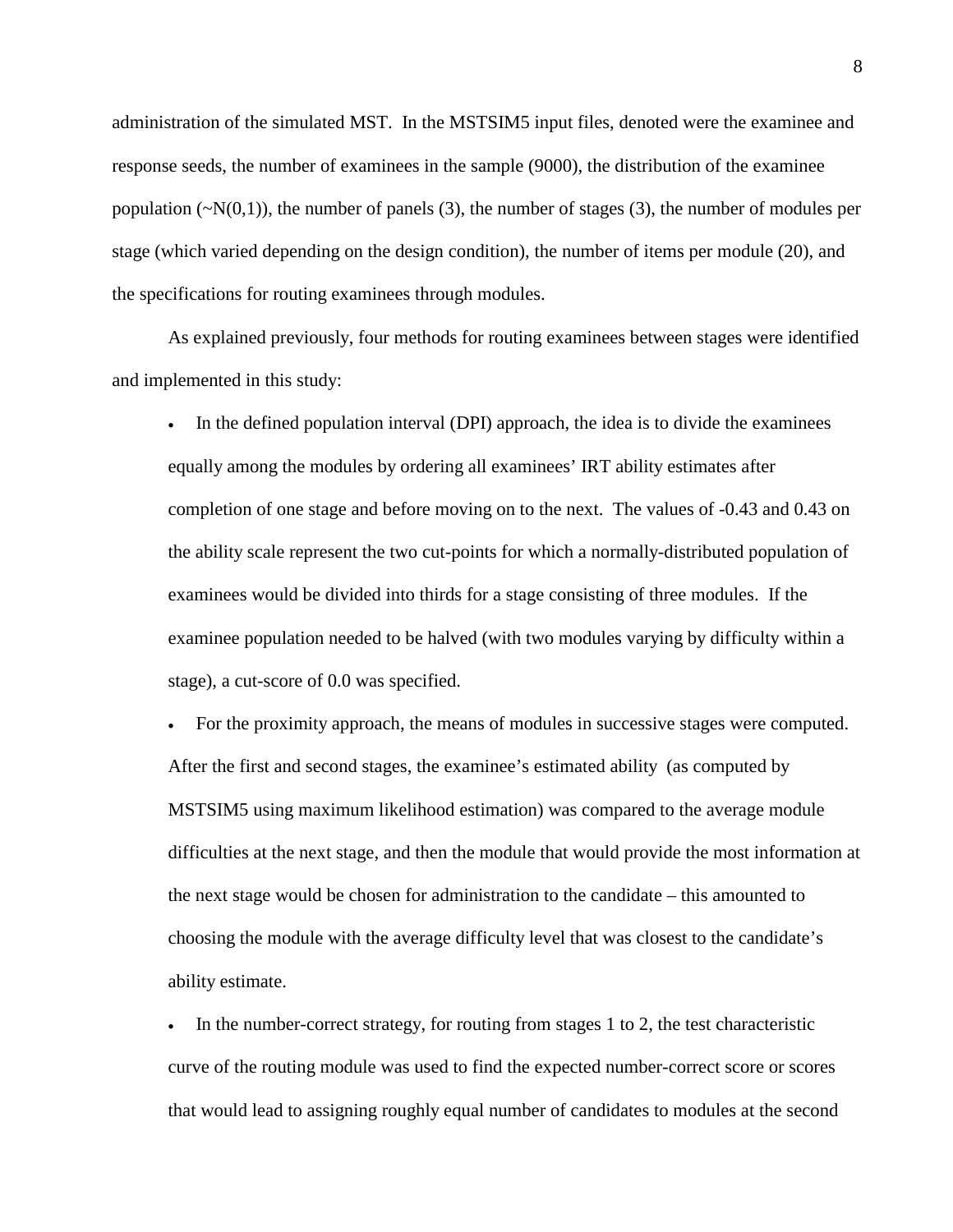stage. So, with two modules at stage 2, the expected number correct score of a candidate with ability  $= 0.0$  was determined, and used to divide candidates into the two modules at stage two. The more difficult module was assigned to candidates who met or exceeded the number-correct cut score (which would be about 50% of the candidates). With three modules at stage two, the expected number correct scores of candidates with ability levels at -.43 and +.43 were determined (these ability levels divide a normal ability distribution into thirds), and these scores were used to divide the candidates into modules at stage 2 based on their number-correct scores at stage 1. Those candidates meeting or exceeding the highest cut-score were assigned to the most difficult of the modules at stage 2. Those candidates with number correct scores below the lowest cut score were assigned the easiest module at stage 2. Everyone else was assigned to the middle difficult module. The result was approximately 33% of the candidates being administered each module at stage 2. Routing candidates after stage 2 with this method to insure roughly equal numbers of candidates at each stage 3 module was a bit more complicated. If two modules were available at stage 3, for each possible route involving stages 1 and 2, the expected score of the middle ability candidate (ability  $= 0.0$ ) was determined. This number-correct score was then applied to candidates who took the particular route and those candidates scoring equal to or higher than the cut-score were assigned to the more difficult module at stage 3. Candidates scoring lower than the cut-score were assigned to the easier module at stage 3. A similar process was used if three modules were available at stage 3. For each possible route through stages 1 and 2, the expected number correct score of candidates with abilities at -.43 and +.43 was determined. These cut-scores were then used to assign candidates to the three modules at stage 3. Those candidates achieving or exceeding the highest cut-score were assigned to the most difficult module at stage 3. Thos falling below the lowest cut-score were assigned to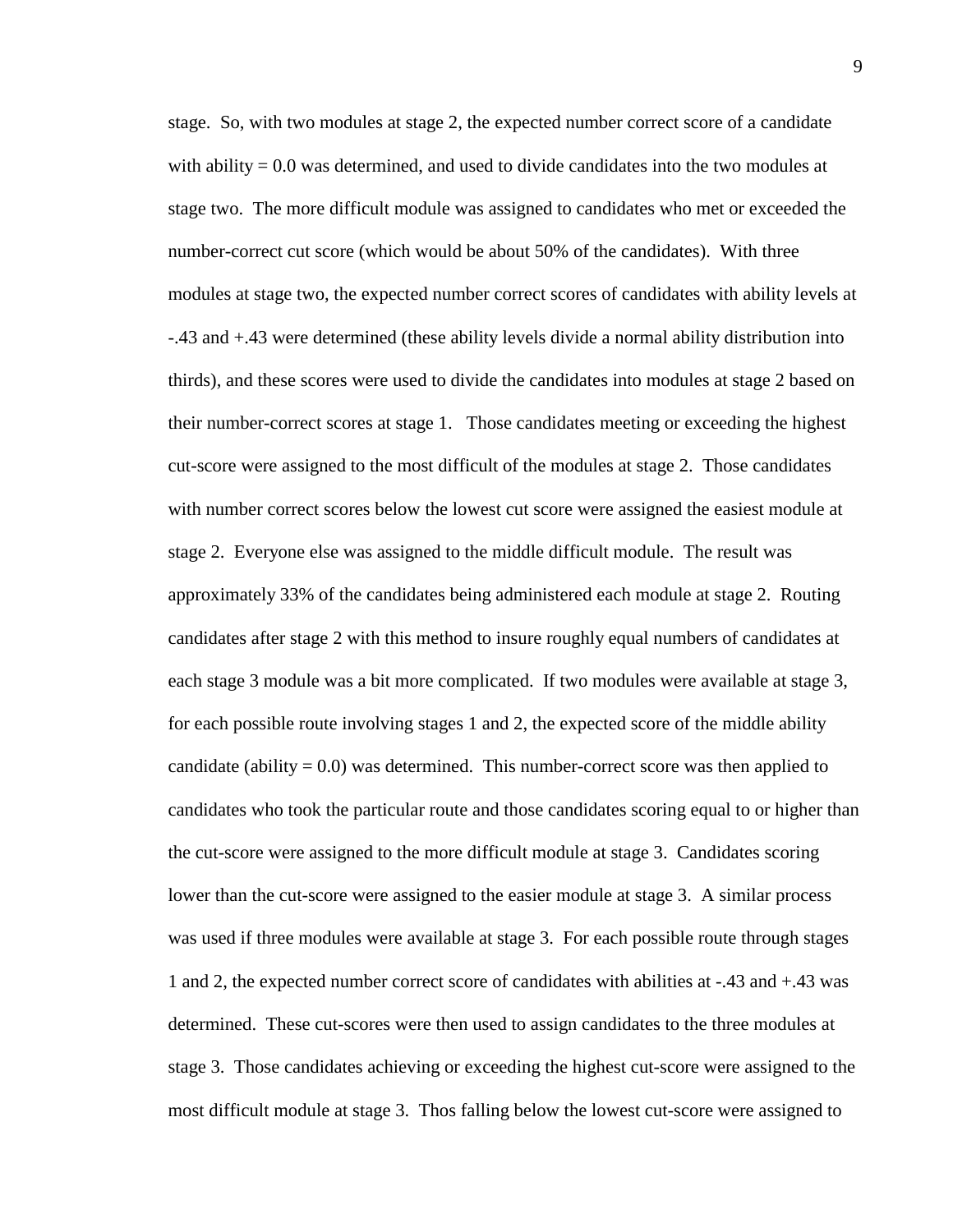the easiest module at stage 3. Remaining candidates were assigned to the middle difficult module at stage 3. The goals of the number-correct strategy were (1) to avoid calculating ability estimates after each stage (obtaining number correct scores is more for candidates is more convenient in practice) and (2) to assign roughly equal numbers of candidates to each module in the MST. This was accomplished with the strategy just described.

• For the random method, a random process was used for assigning candidates to modules such that equal numbers of candidates were assigned to each module—no consideration was given to candidate performance in the assignments of modules. These results served as a baseline for judging the "value-added" of MST designs that capitalized on ability estimates after each stage for optimal assignment of modules to candidates.

MSTSIM5 was run twice for each condition to provide two replications, which allowed for decision consistency analyses to be carried out. The only difference in the two replications was in the response seed specified in the MSTSIM5 input file for initialing candidate responses to the test items.

The results from the MST simulations were then analyzed with respect to several criteria of interest. The first and second outcomes of interest in this study were the levels of decision accuracy (DA) and decision consistency (DC) observed with these conditions at different pass rates. Decision accuracy is the extent to which the decisions made using candidates' estimated abilities are consistent with decisions made based on true abilities (which are known in a simulation study), and decision consistency provides information about the reliability of classification decisions for candidates. To compute DA, the true and estimated classification of examinees within conditions were compared to produced the percent of examinees who were appropriately classified as well as the proportion of Type I and Type II errors. To compute DC across examinees in each condition, two replications of every condition were completed and the classification results across the two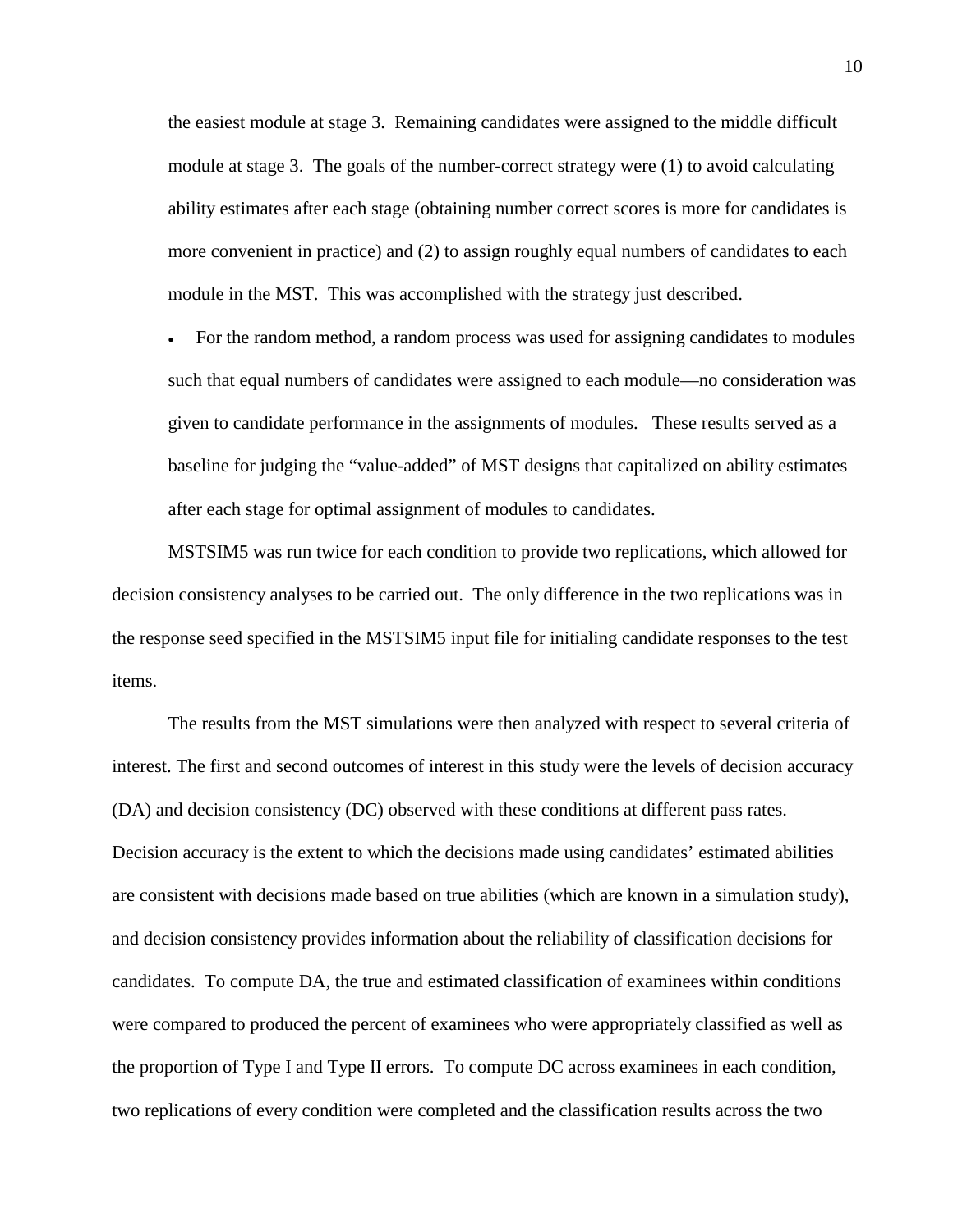administrations were compared to identify the proportions of consistent and inconsistent classifications. The passing score for this study was set at 0.521 on the ability scale and this was associated with a 30% pass rate. [Other pass rates were investigated and results are reported in Zenisky (2004) but since the findings were similar, results for only one passing score will be reported here.]

Thirdly, the quality of ability estimation after Stage 3 for each combination of conditions was evaluated with correlations between true and estimated abilities and an analysis of root mean squared errors (RMSE).

The last set of results presented is an analysis of routing paths for the 1-2-2 design. Reported is the frequency of examinees being routed to each possible path for each condition in this study. The purpose in including these results is to provide insight into the nature of the routing decision being made for candidates and also the levels of exposure that might be seen with each of the routing strategies implemented here. The choice in focusing on the 1-2-2 design here is to discuss results related to one particular MST application (results for the other designs can be found in Zenisky, 2004).

### Results

The results are organized below with respect to each of the four outcomes of interest (decision accuracy, decision consistency, ability estimation, and routing path frequency).

*Decision accuracy and decision consistency*. Tables 1 to 4 provide DA and DC results broken out by the four MST designs. For DA the results in Tables 1 to 4 are reported in terms of the percent of examinees misclassified in each condition, and for DC the results given are the percent of examinees inconsistently classified.

[Insert Tables 1, 2, 3, and 4 about here]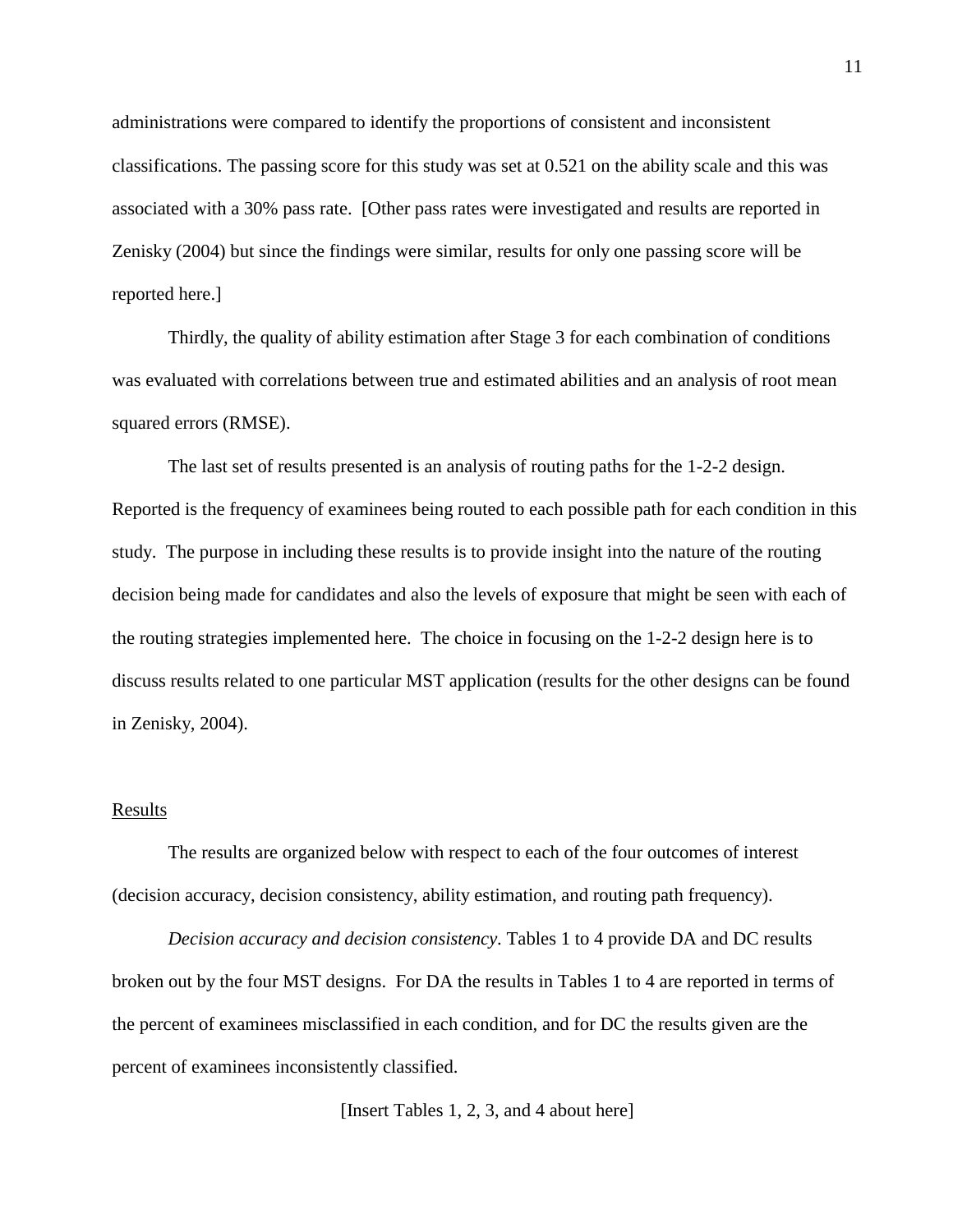Generally speaking, the DA and DC results followed expectations. First, the DA results, on average, were high across conditions. This finding was not unexpected but the results probably overestimate results that might be expected in practice. In practice, of course, the three-parameter logistic model is not going to completely fit the data.

As the amount of test information decreased, the levels of misclassification and inconsistent classification respectively increased, and this was also expected. Since decisions are based on estimated abilities, less test information produces less precise ability estimates, while higher levels of test information mean that more highly informative items will be selected during module and test assembly to ensure that the higher target information functions are met, which translates into better estimation for individuals. From a 50% increase in test information to full information, misclassification rates increased by about 1% across conditions, and the drop from full information to a 25% decrease in information resulted in an additional 1.5% to 2% of candidates being misclassified. When moving from the 25% to 50% decrease in information, a similarly large percentage increase in misclassifications was observed, on the magnitude of 1.5 to over 2 percentage points. As to inconsistent classification, the first incremental decrease in information yielded an additional 1 or 1.5% of candidates with classification errors, while for the second decrease in information the increase in inconsistent classification was often over 2% and for the drop from 25% decrease to 50% decrease in information about 3% more candidates were inconsistently classified as passing or failing. To give context to such percentages, recall that the sample size was 9,000 candidates per condition. A 1% difference affects 90 candidates and a 3% difference affects 270 candidates.

In specifying test information functions, the lesser amounts of information resulted in lowered DA levels, and as TIF levels decreased the decline in DA grew, but even at the 50%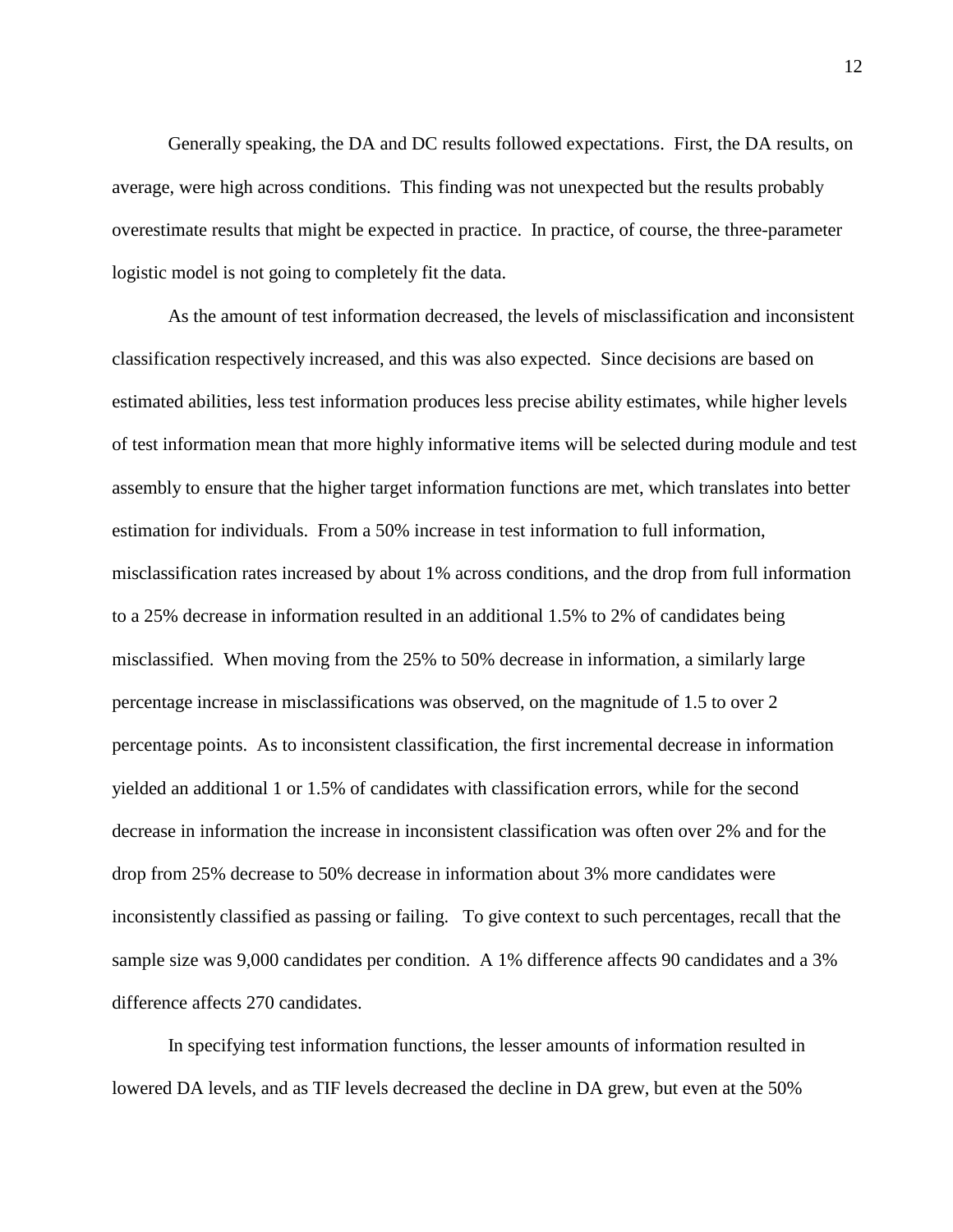decrease level DA rates of 87% to 88% were observed. These results with respect to DA thus clearly provide test developers with important information about how much loss in DA could be expected with proportional reductions in test information functions at the overall test level.

Among the routing strategies, the DA and DC results observed were revealing. By a slight margin, the Proximity and NC methods were associated with the lowest levels of misclassification and inconsistent classification, followed by the DPI method. Overall, DA and DC results were poorest with the Random routing methods, as they should have been. In contrast, since the Proximity and NC methods base routing decisions on candidate performance, they more economically use the statistical information in the adaptive test to advance the examinee through the stages of the test in the most difficulty-appropriate way. Thus, these results are significant in that it is expected that higher levels of DA would be observed when either of those approaches are implemented as compared to random or strictly population-based methods.

However, the magnitude of the DA differences between the Random method and the other three routing strategies was generally small or about one-half of one percentage point. To give that meaning, in an operational testing setting with an annual testing population of 10,000 examinees, such a difference translates into perhaps 45 to 90 more misclassifications than would be seen with the other routing strategies. While this number is not trivial, and certainly would not be to the candidates affected, somewhat larger differences had been expected. Perhaps the small differences point to the robustness of estimates of ability and candidate assignments to pass-fail states based on 60 test items, even with reduced test information.

No differences of note were detected with respect to misclassification and inconsistent classification among the test design structures of 1-2-2, 1-3-3, 1-2-3, and 1-3-2. However, with respect to the amount of test information (either an equal split across stages or a 1/2-1/4-1/4 division), clear trends to the misclassification and inconsistent classification results were present.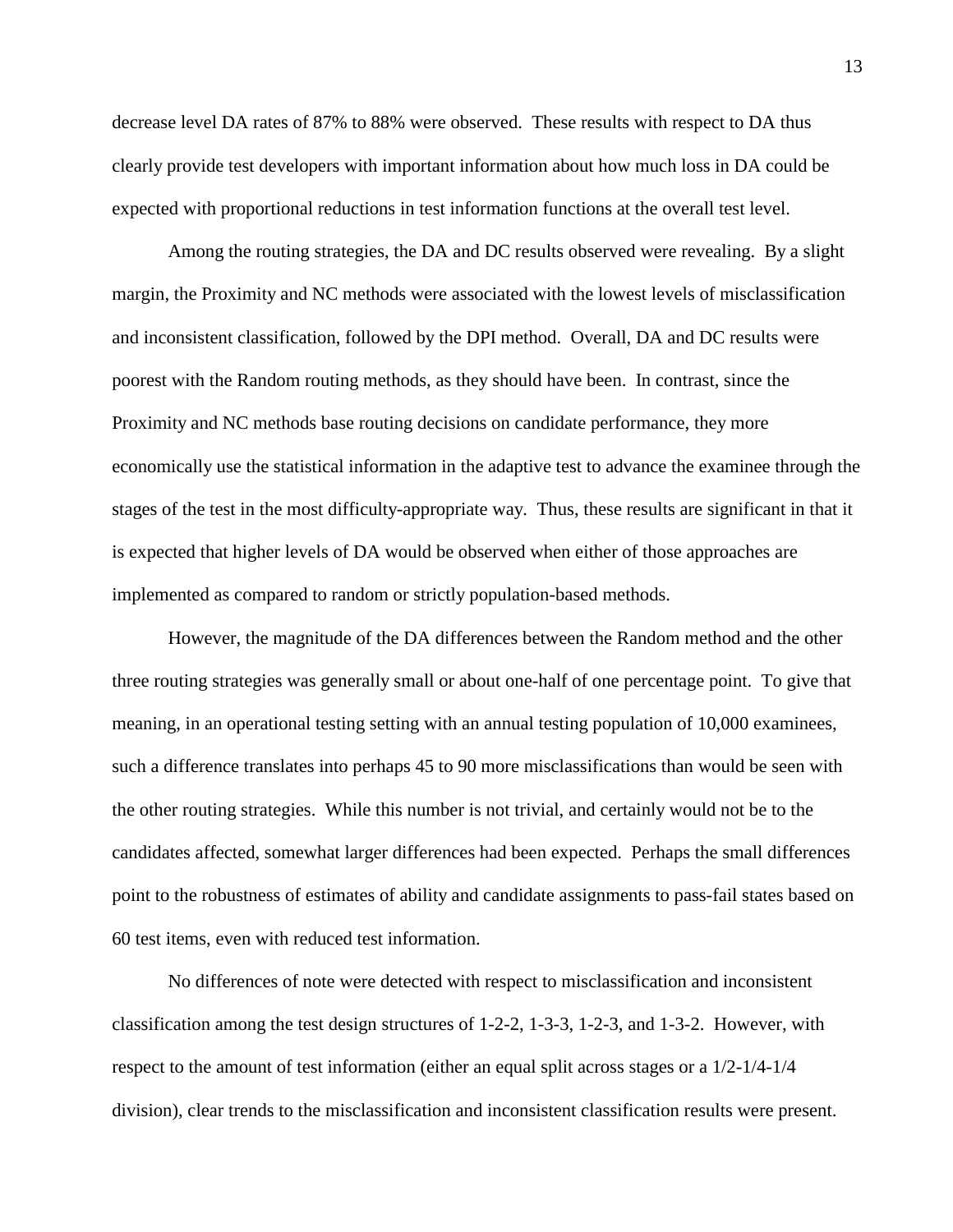At high levels of test information (either a 50% increase or full information), the equal split of information outperformed the approach where relatively more information was provided at stage 1. However, with less information (either a 25% or 50% decline in the size of the TIF), the 1/2-1/4-1/4 strategy was more in line with the results from the equal information method. The key point here seems to be that with less information available in a test design, getting candidates correctly assigned to modules at stages 2 and 3 takes on increased importance. This can be accomplished by allocating more of the available information to the stage 1 routing test. With better assignments of candidates based on the stage 1 routing test, the lesser available information at stages 2 and 3 can be utilized effectively.

*Accuracy of ability estimation*. The accuracy of candidate ability estimates from a test is always a major concern, even in the context of certification and licensure assessment where the decision outcome for each individual is the paramount outcome of interest. Accurate ability estimates provide failing candidates with information about how close they came to passing, and the quality of diagnostic feedback can be improved. In this study, accuracy results for each of the 384 conditions were reported with respect to correlations between true and estimated candidate abilities. Correlation results are reported in Table 5.

### [Insert Table 5 about here]

The correlations are simple indicators of the strength of the relationship between the true and final estimates of ability in each simulation condition. Overall, the correlations observed were quite high, from about 0.96 to a low of 0.91 or 0.90, suggesting that even in cases where less information or less optimal routing was used, the final ability estimates were very accurate approximations of candidate abilities.

Across conditions, several informative patterns relating to the ability estimation process with these design variables were evident. First, with respect to the implementing equivalent information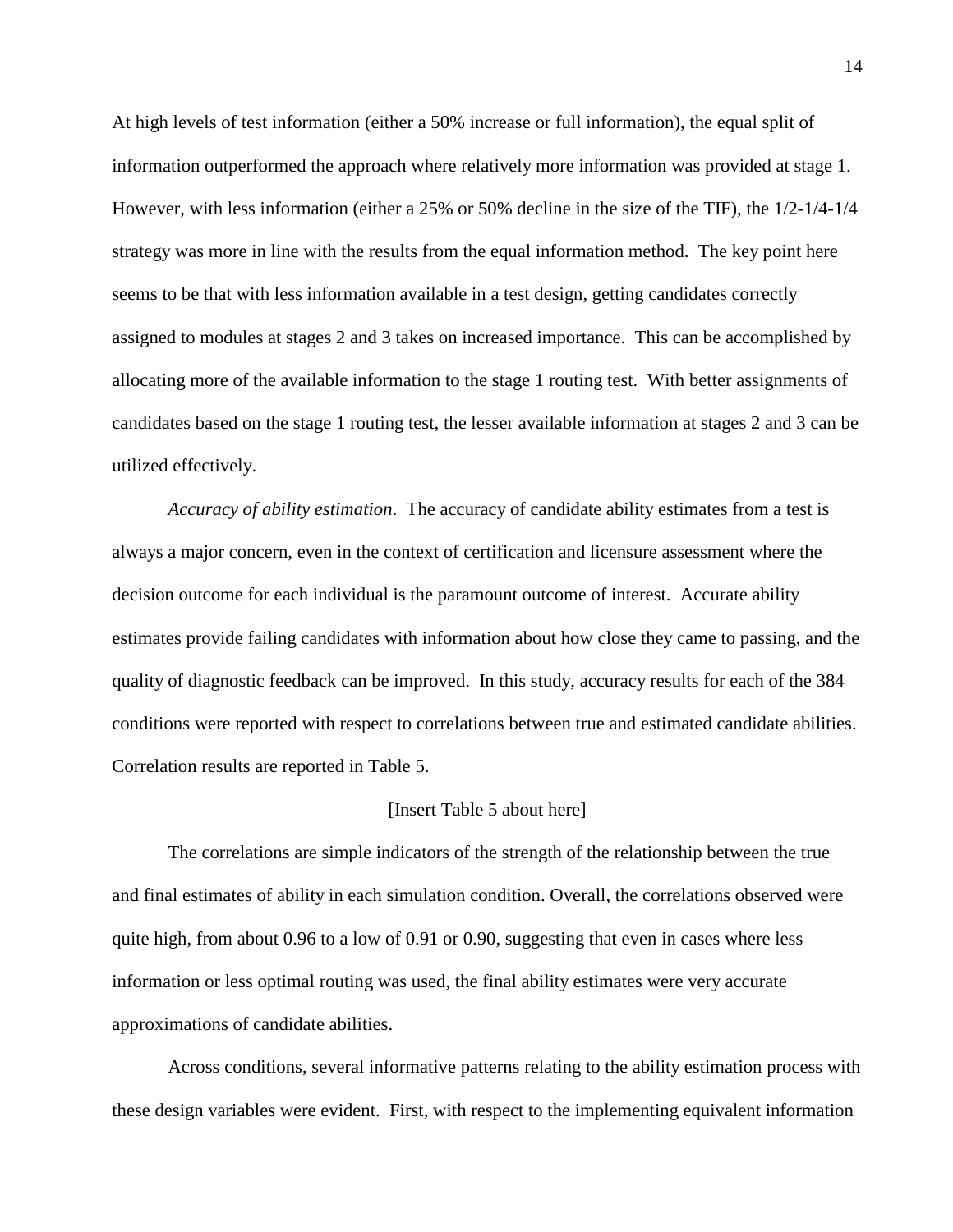across stages or a strategy with 1/2 information in stage 1 and 1/4 information in the two subsequent stages, the results indicated that in most conditions small differences on the magnitude of approximately 0.01 to 0.03 were present depending on which division of test information was used, regardless of the other variables. This trend indicates that slightly higher correlations between true and estimated abilities were generally associated with the practice of dividing the test information function equally among the stages in the test.

A second trend of note concerns the differences relating to choice of routing strategy. The random method of assigning candidates to modules in the second and third stages generally provided the lowest correlations, although the differences in the magnitude of the correlations for this routing strategy and the others were for the most part equal to about 0.05. A likely explanation for this is that candidate abilities were well estimated with 60 items, and optimal assignment of items at stages 2 and 3 provided little additional information about ability estimation. Interestingly, the gains due to non-random assignment were more noticeable with ability estimation than in making pass-fail decisions. This finding is not surprising, and is important because even with a primary focus on pass-fail decisions, often ability estimation is important too, at least for failing candidates.

These results also suggested that in many cases the DPI method of routing candidates from stage to stage performed as well or marginally better than either the proximity or the NC methods (all methods were in all conditions superior to random routing, though as described above the magnitude of those differences were generally 0.02 to 0.03). This is an interesting result in that the DPI method simply orders theta estimates for candidates and assigns modules on that basis (a very norm-referenced approach).

*Routing path analysis*. The results presented in Tables 7 – 10 are averages of the percentages of candidates being routed in each path across the two replications in each condition.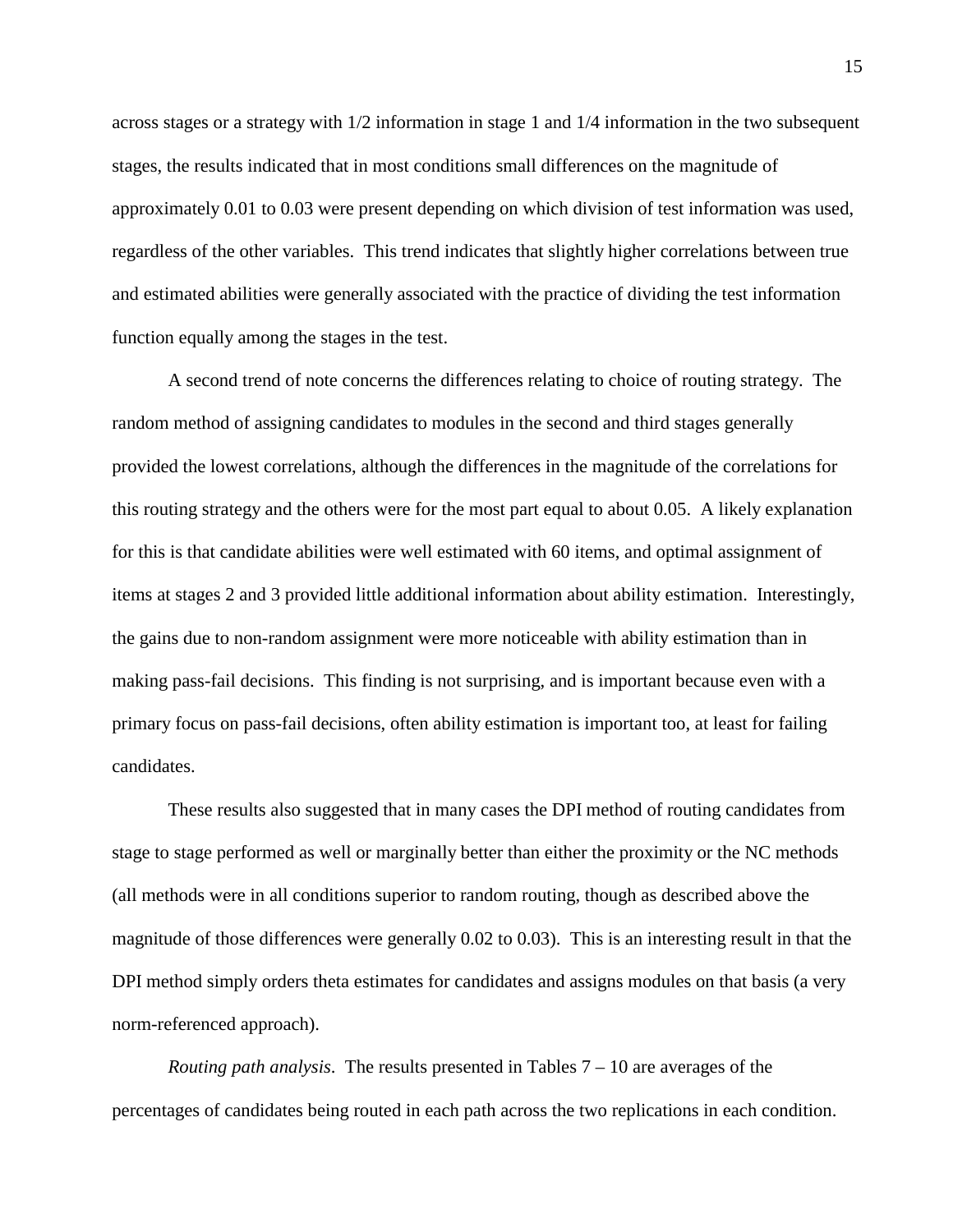Generally speaking, in these results, no patterns relating to the conditions in the simulation could be detected. However, with respect to exposure of modules in each stage of the MST, regardless of routing strategy used, exposure levels for individual modules were largely consistent, which is good news for practice.

 The Random method functioned as expected, in that candidates were assigned to paths in equal proportions. The DPI method resulted in relatively low proportions of candidates being assigned to modules of different difficulty levels for the second and third stages. As information decreased, for all routing strategies except Random the number of candidates whose module difficulty levels changed between stages increased. In practical terms, as module information is lessened, more error is present in the ability estimation process, and for candidates in the vicinity of the cut-scores for routing, the likelihood of their being routed to one module or another increased because their estimated ability is less precise (i.e., more inconsistent with the true ability).

In terms of the division of the test information function, the results here too varied in an interesting way, although the implications were quite different across routing strategies. With the DPI method, using equal information across stages resulted in slightly more examinees changing module difficulty between the second and third stages regardless of overall amount of test information, as compared to the approach where half of the test information is specified in the first stage and a quarter in each of the later stages.

# Discussion and Directions for Future Research

Many previous studies have documented the quality of measurement associated with multistage tests relative to other test designs. The current simulation study was carried out to help practitioners understand better some of the psychometric properties of MST given that there are many design variables to consider in constructing and using such test designs.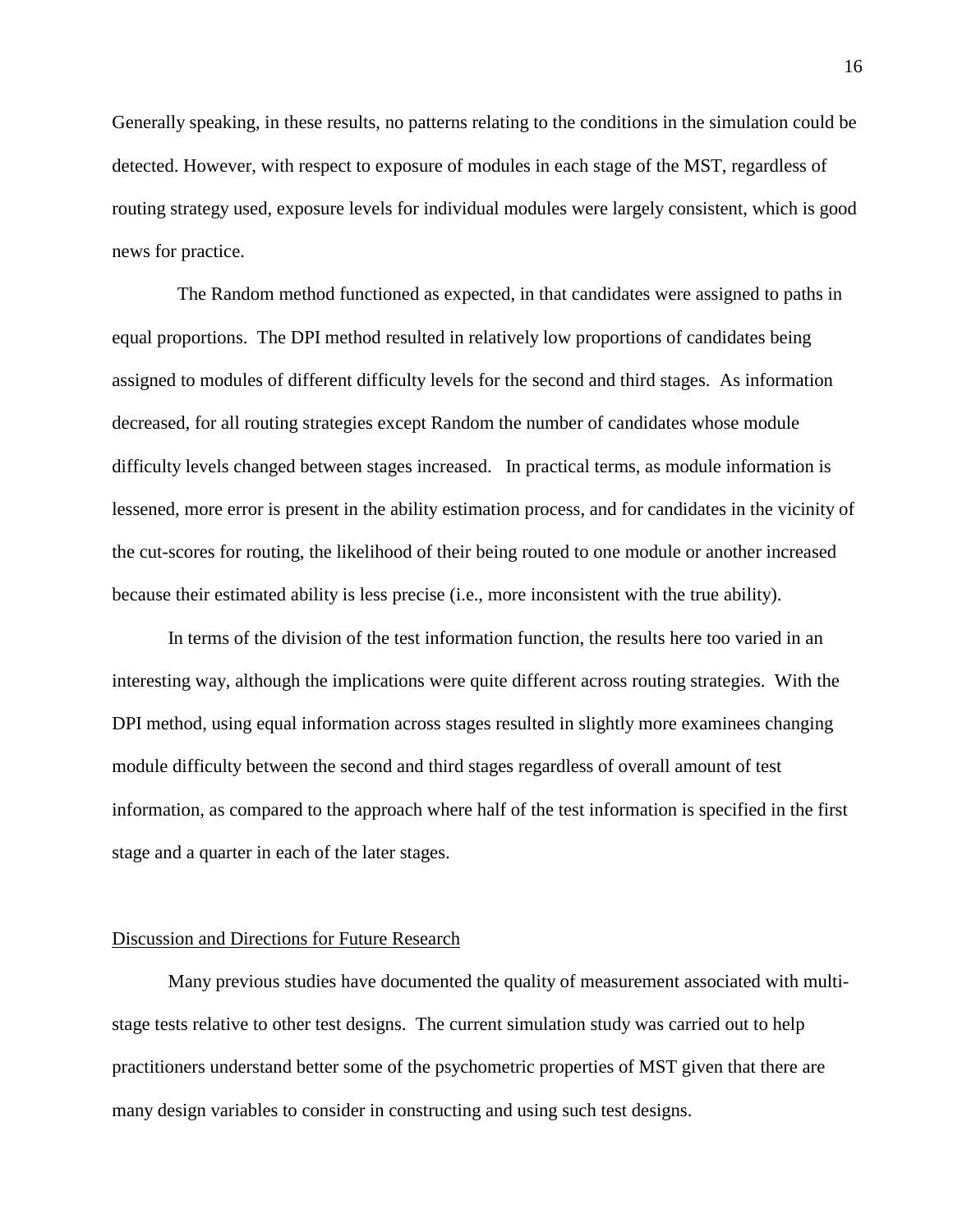Across analyses reported here, the results were largely consistent in their implications for operational multi-stage testing. The most unexpected result concerned the choice of how to divide test information among stages. The results indicated that with high overall amounts of information available the preferable approach is to split information equally across the stages. When lesser levels of overall information available, better results both with respect to ability estimation and making pass-fail decisions are likely to be obtained through a strategy in which more of the available information is used at the first stage. Such a strategy results in more candidates being classified correctly, and thus they benefit from the targeted assessment available to them at subsequent stages of the test.

This finding has significance for operational testing in several respects. First, a strategy that allows for comparable measurement results to be obtained with less test information may be quite desirable to testing agencies. The second meaning of this result is that it suggests that employing unbalanced levels of test information across stages may well be beneficial for testing in some contexts, and sometimes gathering higher levels of test information earlier in the test to make better routing decisions may be helpful. However slight the benefit, any improvement in the accuracy of decision outcomes due to increased efficiency of the routing at earlier points in the test is a highly defensible goal.

In addition, while clear differences in the results were observed between the levels of information, the most sizeable differences concerning decisions and ability estimation were noted in moving from full information or a 25% decrease in information to a 50% decrease in information. Such declines in DA, DC, and the accuracy of ability estimation between levels of test information have clear implications for candidates with respect to the quality of the measurement results in a high-stakes context. To the extent that test developers are able to specify and meet high levels of test information, the measurement outcomes of interest are likely to be psychometrically sound.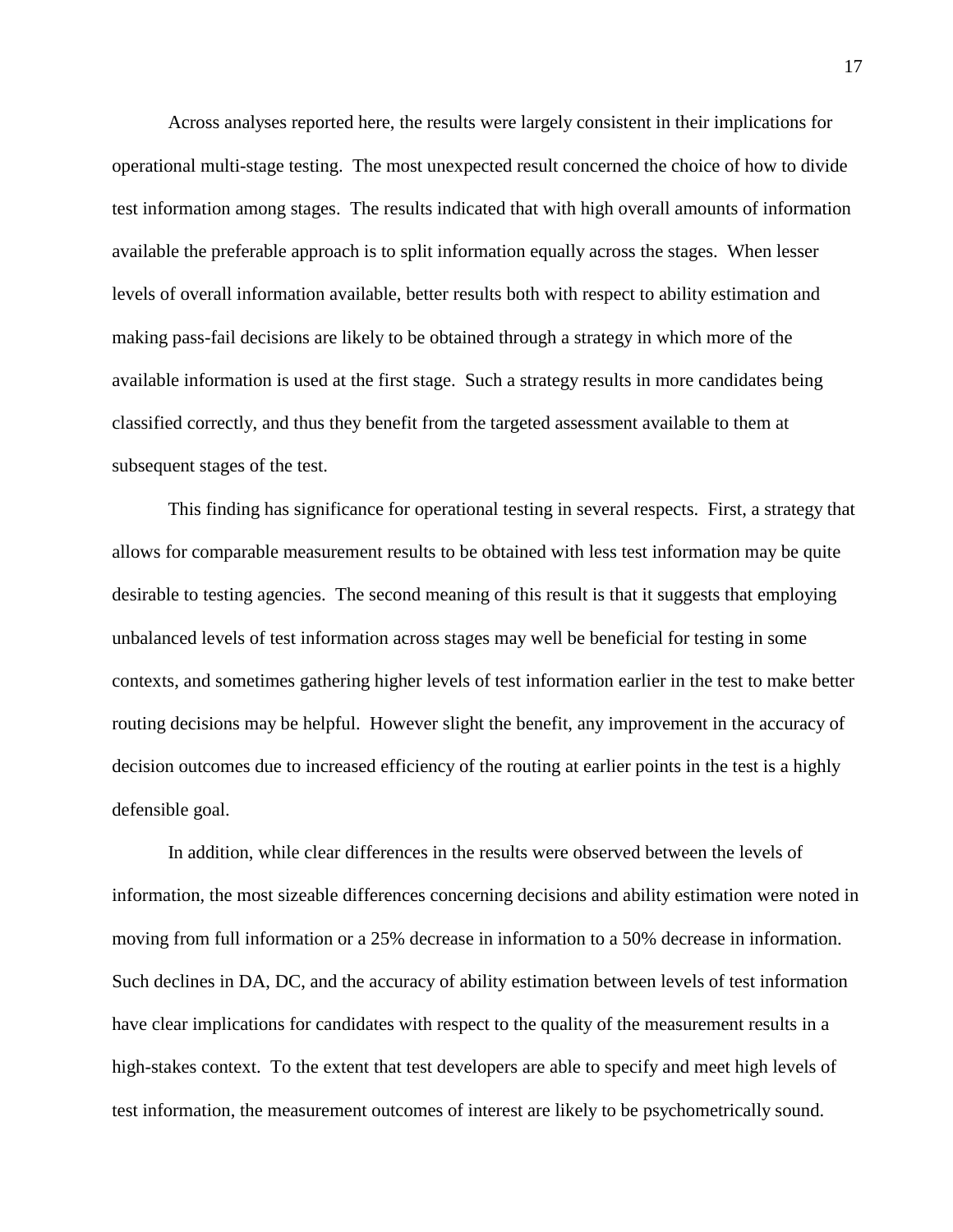However, when item development or other operational considerations constrain or negatively impact test assembly, then understanding the trade-off in measurement precision that can be expected becomes necessary. In this case, two percentage points' worth of DA might be lost when information is decreased by half: if a program tests 100,000 candidates for certification per year, that translates into 2,000 more misclassifications. If the decrease in DC is 5 percentage points, that is 5,000 examinees whose decision classifications from one test occasion to another would vary.

The results relating to the routing rules implemented were likewise interesting and have considerable implications for those implementing MST. One strategy, the Random approach, did not take examinee ability into account whatsoever in determining the difficulty of the second and third stage modules to administer, and measurement and decision results across individuals for this method were lower – though not substantially so – than the other methods that did make such decisions based on estimated ability or number correct scores. Were the modules to be positioned further apart within stages, however, measurement results from the Random method would likely be poorer than evidenced here, thus generalizability of these results about the suitability of the Random approach are not warranted.

Among the strategies that did incorporate estimates of ability into the routing decisions made, the DPI method did give results that were slightly poorer than the Proximity and Number-Correct methods. The DPI method, as an approach that appears more norm-referenced in nature, may well be fine for candidates who are clearly very less able, very highly able, or very middle ability, in stages where three different modules differing by difficulty are present. However, for candidates whose estimated ability places them nearer to the cuts for easy, middle, and high ability, the rank-ordering of candidates may be an especially artificial mechanism that forces some candidates into difficulty levels that are not appropriate for them.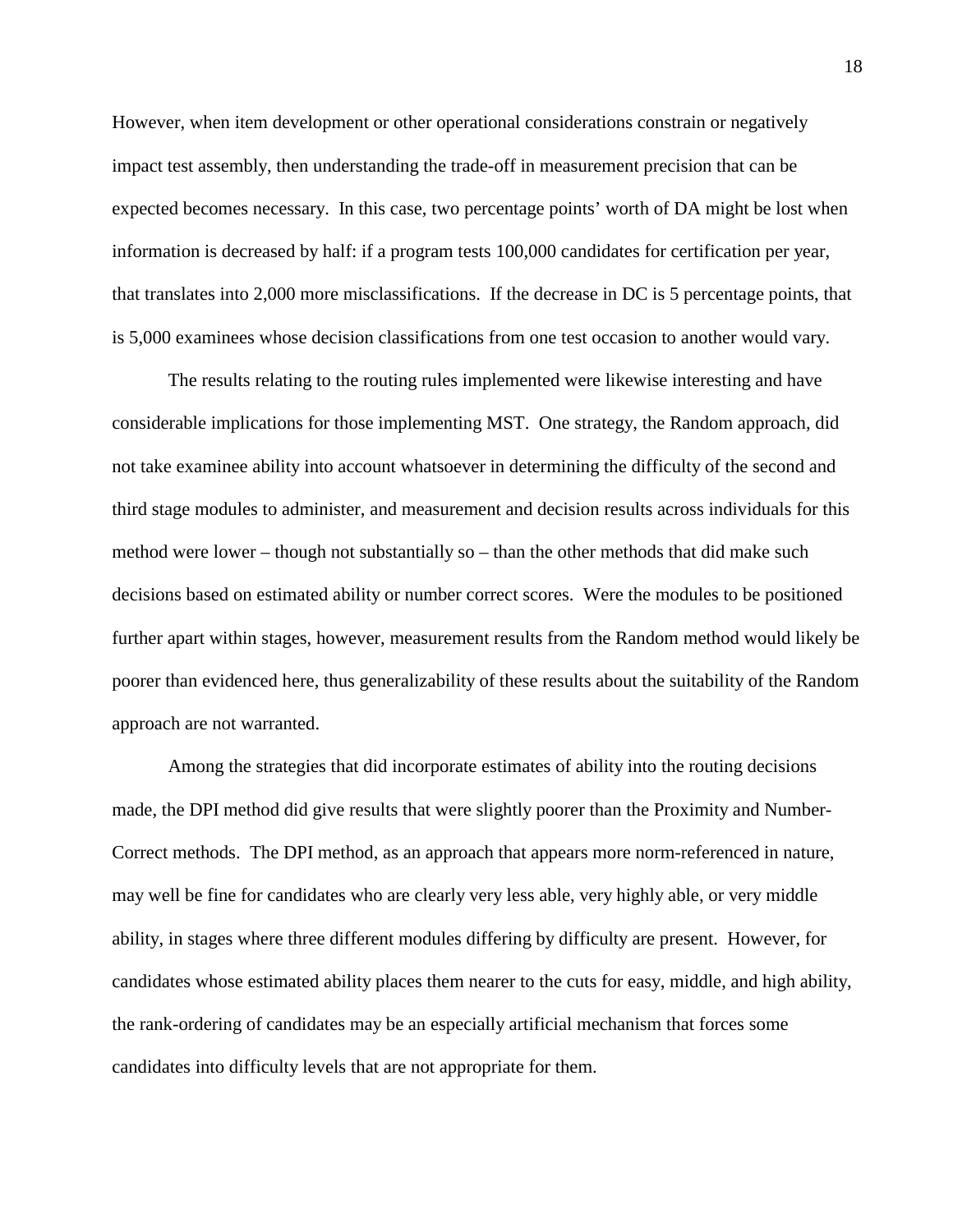At the same time, results obtained by the DPI methods were only slightly less accurate and consistent than using the Proximity or Number-Correct strategies, and these latter two approaches were highly consistent with one another. All things considered, the logic of the Proximity method may be considered to be the most appropriate and defensible of the four methods for high-stakes decisions used in this study, as it involves assigning candidates to the module empirically determined to most nearly match their estimated ability. The Number-Correct method suffers a bit because it does not capitalize on all of the information available for estimating ability – ability estimates would function a bit better than number-correct scores when assigning candidates to modules. The DPI method does not attempt to link assignments of candidates to the information provided by modules at the next stage and so in that sense it, in general, this method would be less desirable that the Proximity method.

There was an absence of differences in the results due to design structure. The choice of two or three modules in the second and third stages seemed to have no significant impact on the quality of the pass-fail decisions. Concerning design strategy, in the absence of clear measurement advantages, the bigger operational concern for programs might be using more than two stages so that the candidates do not have the perception of being unable to pass if they do poorly on the routing test.

A number of important research questions remain. First, a future investigation might well focus more closely on the splitting of information between stages. Interesting patterns to the results on this dimension were reported in this study, and another important dimension concerns how well that information is targeted to candidates. The questions to be considered include how the candidate population is distributed over the ability scale and where the passing score is located relative to both the candidates and the relative difficulties of the modules at each stage.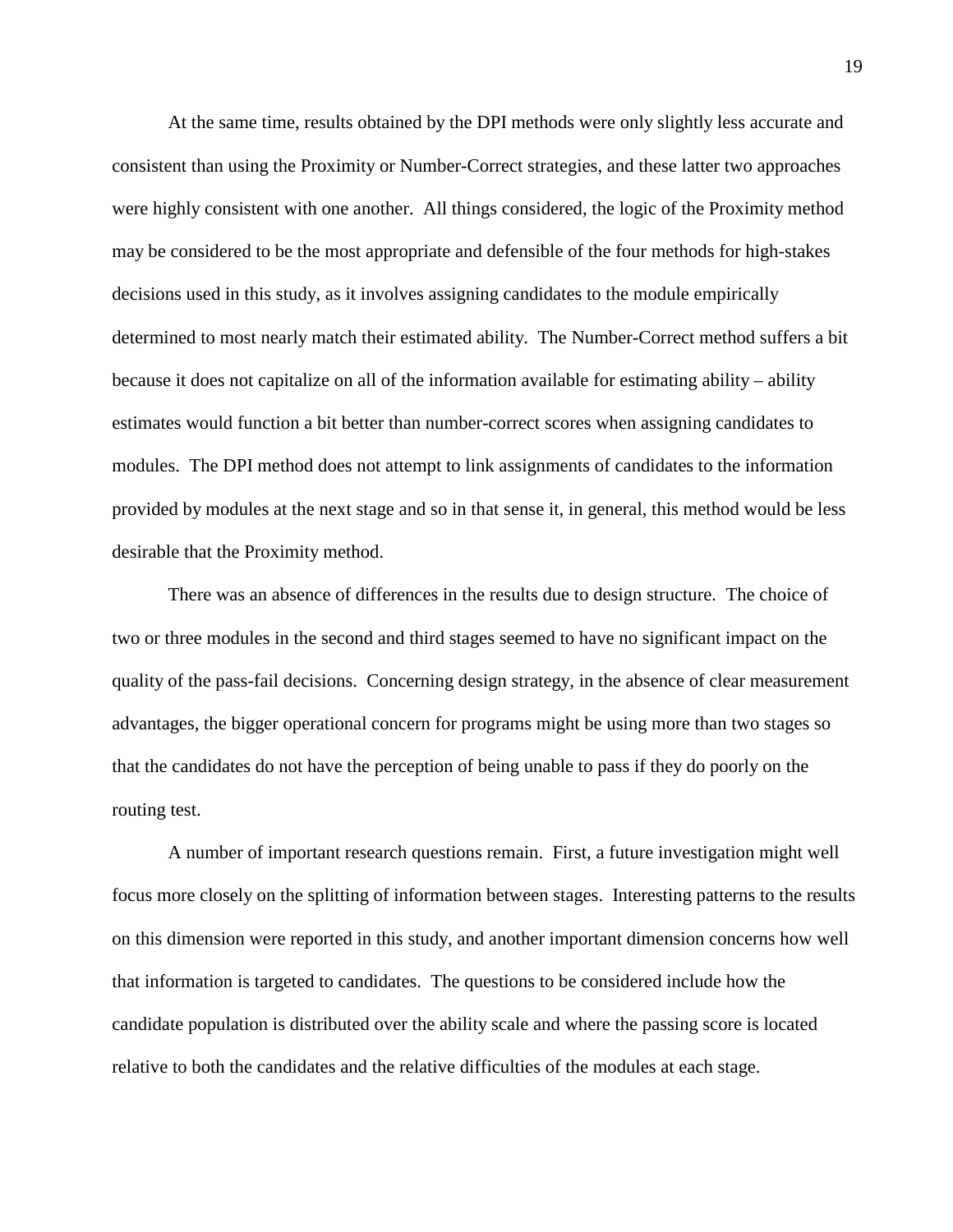Second, another important extension of this work is to build more error into the simulations, to better reflect the kinds of errors that would be seen in operational testing. Here, data fit the model, and correspondingly, the results were higher than what would be observed in practice. Simulation approaches such as adding a second dimension correlated to the first should be considered, since with less good model fit due to the second dimension, it would be possible to begin to evaluate to effects of multidimensionality in both the test and candidates. To some extent, multidimensionality is always present in practice.

Third, many testing programs are now assessing skills and abilities that are more complex in nature. This raises the possibility of MSTs with polytomously-scored test items. A stage might consist, for example, of two or more polytomously-scored items. Utilizing the adaptive structure of MST to improve measurement precision by improving selection of such items for administration as part of a stage-based test structure may well be a direction of interest for researchers. Indeed, approaches using polytomous items in an MST could explore the efficacy of both dichotomous and polytomous items or polytomous items alone.

# References

Jodoin, M. G. (2002, June). *Reliability and decision accuracy of linear parallel form and multi stage tests with realistic and ideal item pools*. Paper presented at the International Conference on Computer-Based Testing and the Internet, Winchester, England.

Jodoin, M. G. (2003). *MSTSIM5* [Computer software]. Amherst, MA: University of Massachusetts, School of Education.

Jodoin, M. G., Zenisky, A. L., & Hambleton, R. K. (2002, April). *Comparison of the psychometric properties of several computer-based test designs for credentialing exams*. Paper presented at the meeting of the National Council on Measurement in Education, New Orleans, LA.

Kim, H., & Plake, B. (1993, April). *Monte Carlo simulation comparison of two-stage testing and computerized adaptive testing*. Paper presented at the meeting of the National Council on Measurement in Education. Atlanta, GA.

Lord, F. M. (1970). Some test theory for tailored testing. In W. H. Holtzman (Ed.), *Computer-assisted instruction, testing, and guidance* [pp. 139-183]. New York: Harper and Row. Lord, F. M. (1971). A theoretical study of two-stage testing. *Psychometrika, 36*, 227-242.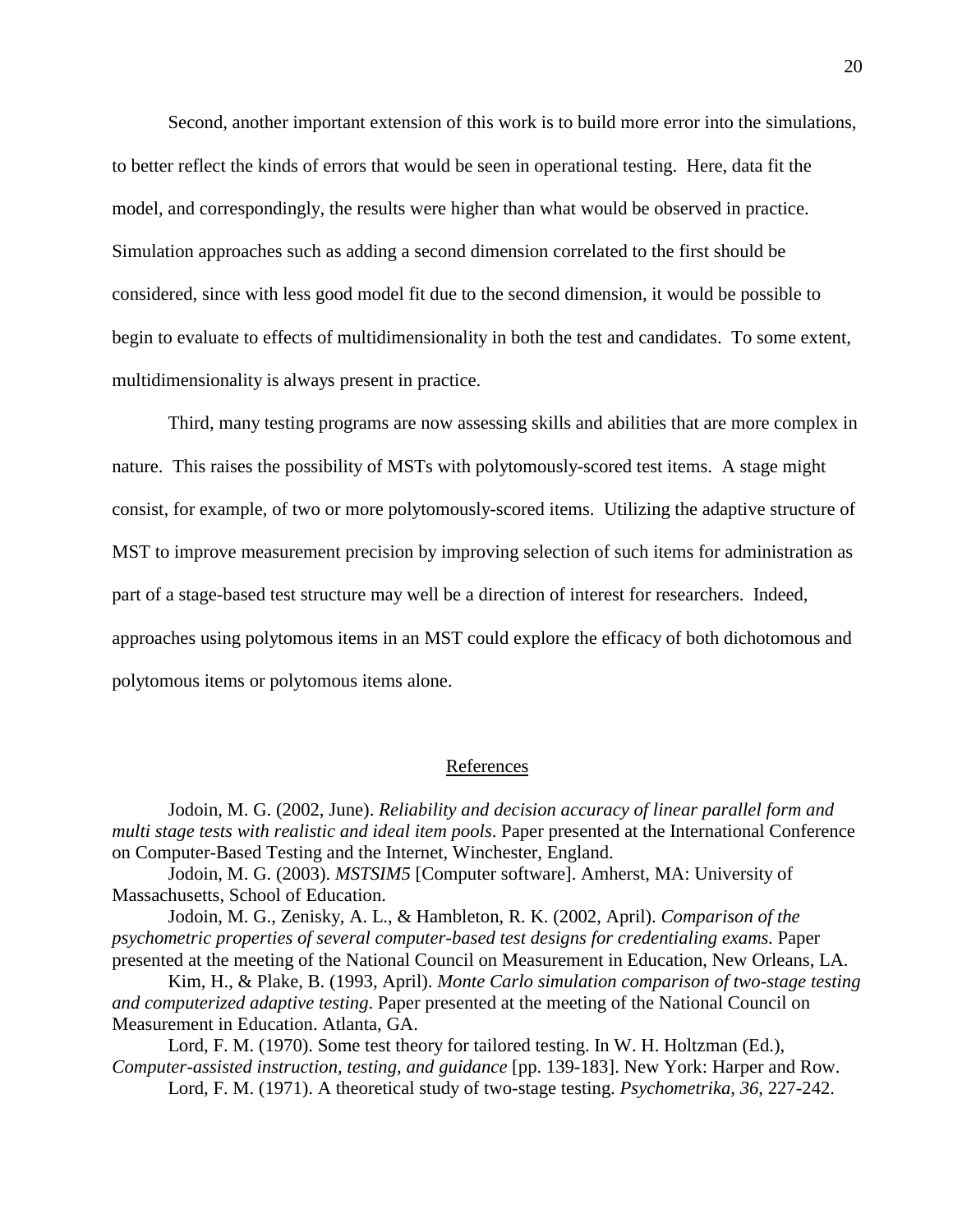Lord, F. M. (1980). *Applications of item response theory to practical testing problems*. Hillsdale, NJ: Lawrence Erlbaum Associates.

Luecht, R. M. (1998). *CASTISEL* [Computer software]. Philadelphia, PA: National Board of Medical Examiners.

Luecht, R. M. (2000, April). *Implementing the computer-adaptive sequential testing (CAST) framework to mass produce high quality computer-adaptive and mastery tests*. Paper presented at the annual meeting of the National Council on Measurement in Education, New Orleans, LA.

Luecht, R., Brumfield, T., & Breithaupt, K. (2002, April). *A testlet-assembly design for the Uniform CPA Exam*. Paper presented at the annual meeting of the National Council on Measurement in Education, New Orleans, LA.

Luecht, R. M., & Nungester, R. J. (1998). Some practical examples of computer-adaptive sequential testing. *Journal of Educational Measurement, 35*(3), 229-249.

Patsula, L. N. (1999). *A comparison of computerized-adaptive testing and multi-stage testing*. Unpublished doctoral dissertation, University of Massachusetts at Amherst.

Reese, L.M., & Schnipke, D. L. (1999). *An evaluation of a two-stage testlet design for computerized testing* (Law School Admissions Council Computerized Testing Report 96-04). Newtown, PA: Law School Admissions Council.

Reese, L. M., Schnipke, D. L., & Luebke, S. W. (1999). *Incorporating content constraints into a multi-stage adaptive testlet design* (Law School Admissions Council Computerized Testing Report 97-02). Newtown: PA: Law School Admissions Council.

Rotou, O., Patsula, L., Steffen, M., & Rizavi, S. (2003, April). A comparison of multi-stage tests with computerized adaptive and paper & pencil tests. Paper presented at the annual meeting of the National Council on Measurement in Education, Chicago, IL.

Schnipke, D. L., & Reese, L. M. (1999). *A comparison of testlet-based test designs for computerized adaptive testing*. (Law School Admissions Council Computerized Testing Report 97- 01). Newtown: PA: Law School Admissions Council.

Xing, D., & Hambleton, R. K. (2004). Impact of item quality and bank size on the psychometric quality of computer-based credentialing exams*. Educational and Psychological Measurement, 64(1), 5-24.* .

Zenisky, A. L. (2002). *An empirical investigation of selected multi-stage testing design variables on test assembly and decision accuracy outcomes for credentialing exams (Center for* Educational Assessment Research Report No. 469). Amherst, MA: University of Massachusetts, School of Education.

Zenisky, A. L. (2004). *Evaluating the effects if several multi-stage testing design variables on selected psychometric outcomes for certification and licensure assessment*. Unpublished doctoral dissertation, University of Massachusetts, Amherst.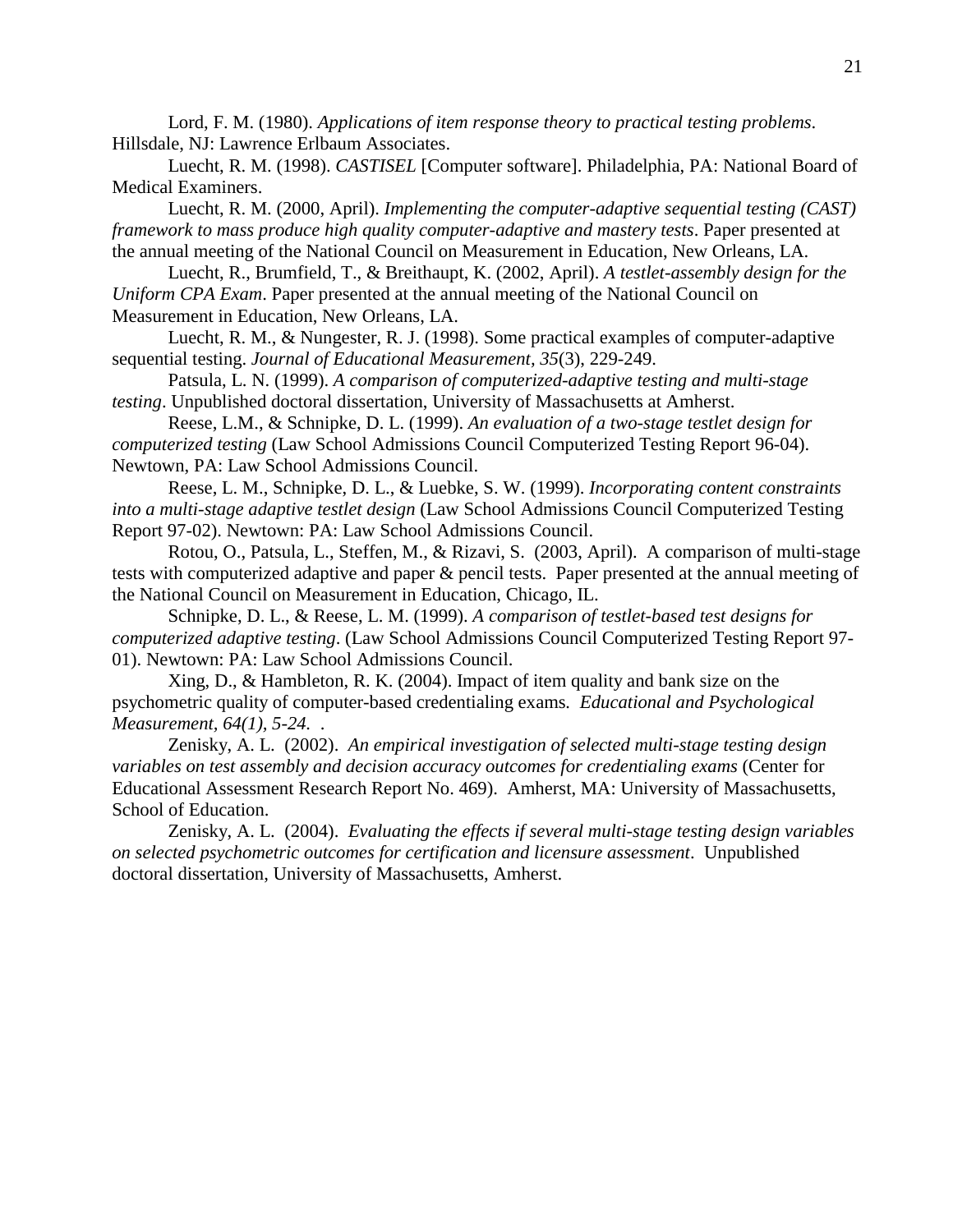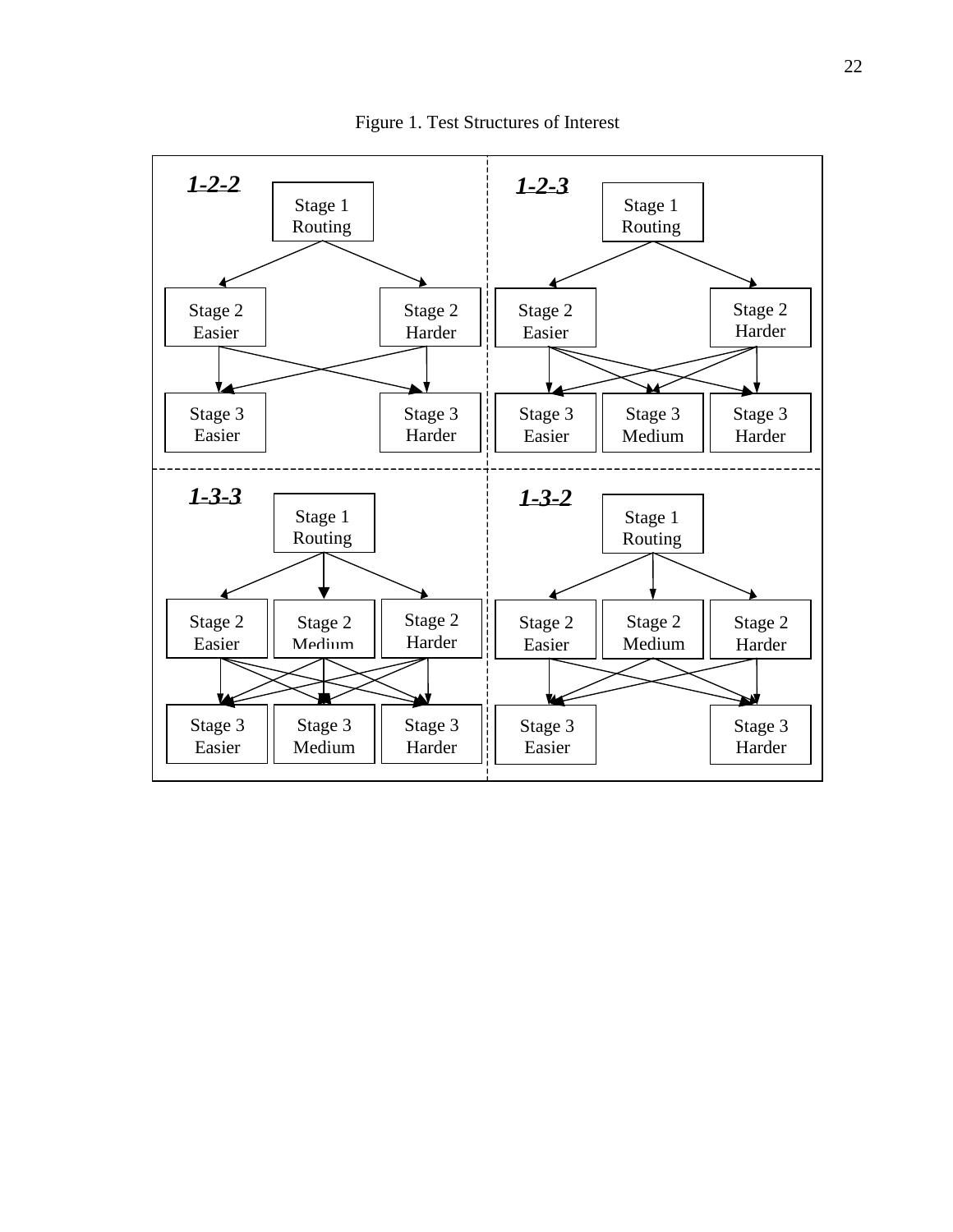

Figure 2. Sample Assignment of Stage-Level Information Functions to Modules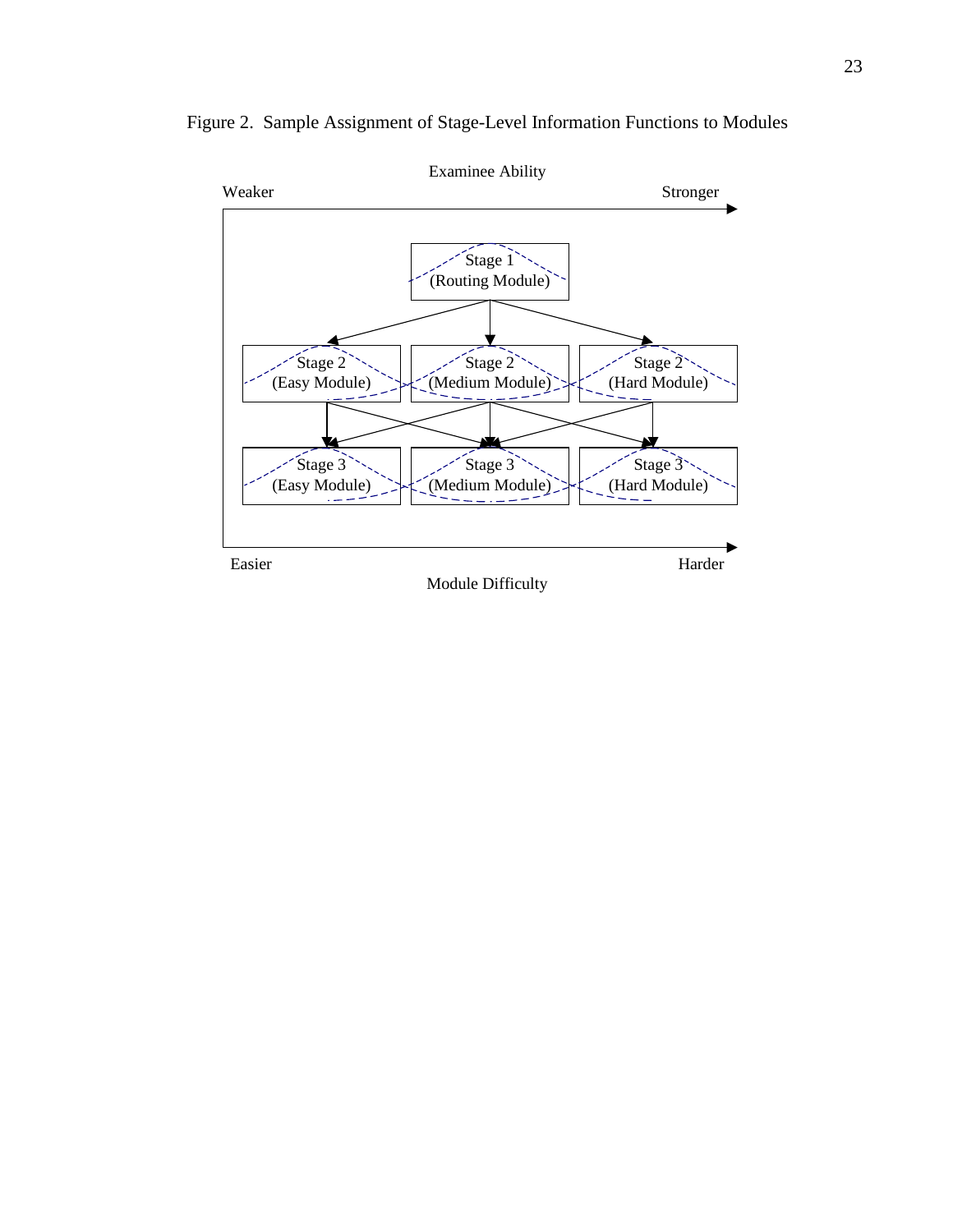|                                               |             |                     |                                                                                                                                                                                                                                                                                                                                  |                                        | $1/2 - 1/4 - 1/4$ Information |                                          |  |
|-----------------------------------------------|-------------|---------------------|----------------------------------------------------------------------------------------------------------------------------------------------------------------------------------------------------------------------------------------------------------------------------------------------------------------------------------|----------------------------------------|-------------------------------|------------------------------------------|--|
| Routing<br>Strategy                           | Design      | <b>TIF</b><br>Level | Misclassified<br>(% )                                                                                                                                                                                                                                                                                                            | Inconsistent<br>Classification<br>(% ) | Misclassified<br>(% )         | Inconsistent<br>Classification<br>$(\%)$ |  |
|                                               | $1 - 2 - 2$ | 50% inc.            | 7.2                                                                                                                                                                                                                                                                                                                              | 10.2                                   | 7.3                           | 10.6                                     |  |
|                                               | $1 - 2 - 2$ | Full                | 8.0                                                                                                                                                                                                                                                                                                                              | 11.5                                   | 9.4                           | 12.2                                     |  |
|                                               | $1 - 2 - 2$ | 25% dec.            | 10.0                                                                                                                                                                                                                                                                                                                             | 14.4                                   | 9.8                           | 14.1                                     |  |
|                                               | $1 - 2 - 2$ | 50% dec.            | <b>Equal Information</b><br>12.3<br>12.0<br>16.9<br>9.8<br>6.7<br>7.1<br>10.0<br>8.1<br>12.0<br>9.7<br>13.8<br>9.6<br>12.0<br>11.9<br>17.4<br>9.9<br>7.0<br>6.7<br>8.2<br>12.2<br>10.0<br>9.7<br>13.9<br>9.7<br>12.1<br>11.8<br>17.4<br>7.7<br>10.9<br>7.1<br>8.6<br>12.4<br>9.9<br>10.1<br>14.5<br>11.0<br>13.1<br>18.0<br>12.3 | 17.1                                   |                               |                                          |  |
|                                               | $1 - 2 - 2$ | 50% inc.            |                                                                                                                                                                                                                                                                                                                                  |                                        |                               | 10.6                                     |  |
|                                               | $1 - 2 - 2$ | Full                |                                                                                                                                                                                                                                                                                                                                  |                                        |                               | 12.0                                     |  |
|                                               | $1 - 2 - 2$ | 25% dec.            |                                                                                                                                                                                                                                                                                                                                  |                                        |                               | 14.6                                     |  |
| <b>DPI</b><br>Proximity<br>Number-<br>Correct | $1 - 2 - 2$ | 50% dec.            |                                                                                                                                                                                                                                                                                                                                  |                                        |                               | 16.9                                     |  |
|                                               | $1 - 2 - 2$ | 50% inc.            |                                                                                                                                                                                                                                                                                                                                  |                                        |                               | 10.6                                     |  |
|                                               | $1 - 2 - 2$ | Full                |                                                                                                                                                                                                                                                                                                                                  |                                        |                               | 12.1                                     |  |
|                                               | $1 - 2 - 2$ | 25% dec.            |                                                                                                                                                                                                                                                                                                                                  |                                        |                               | 14.7                                     |  |
|                                               | $1 - 2 - 2$ | 50% dec.            |                                                                                                                                                                                                                                                                                                                                  |                                        |                               | 17.0                                     |  |
|                                               | $1 - 2 - 2$ | 50% inc.            |                                                                                                                                                                                                                                                                                                                                  |                                        |                               | 10.2                                     |  |
|                                               | $1 - 2 - 2$ | Full                |                                                                                                                                                                                                                                                                                                                                  |                                        |                               | 12.7                                     |  |
|                                               | $1 - 2 - 2$ | 25% dec.            |                                                                                                                                                                                                                                                                                                                                  |                                        |                               | 14.6                                     |  |
| Random                                        | $1 - 2 - 2$ | 50% dec.            |                                                                                                                                                                                                                                                                                                                                  |                                        |                               | 17.2                                     |  |

Table 1. Decision Accuracy and Consistency for the 1-2-2 Design

Table 2. Decision Accuracy and Consistency for the 1-3-3 Design

|                     |                                                                                                                                                                                                                                                                                                                                                                                                                                                                                                                                                                                                                                                                                                                                                           |                                        |      |                              | $1/2 - 1/4 - 1/4$ Information      |      |  |
|---------------------|-----------------------------------------------------------------------------------------------------------------------------------------------------------------------------------------------------------------------------------------------------------------------------------------------------------------------------------------------------------------------------------------------------------------------------------------------------------------------------------------------------------------------------------------------------------------------------------------------------------------------------------------------------------------------------------------------------------------------------------------------------------|----------------------------------------|------|------------------------------|------------------------------------|------|--|
| Routing<br>Strategy | <b>Equal Information</b><br><b>TIF</b><br>Inconsistent<br>Design<br>Misclassified<br>Misclassified<br>Level<br>Classification<br>(% )<br>(% )<br>(% )<br>$1 - 3 - 3$<br>50% inc.<br>7.1<br>9.9<br>7.3<br>8.1<br>8.8<br>$1 - 3 - 3$<br>11.7<br>Full<br>13.5<br>9.9<br>$1 - 3 - 3$<br>25% dec.<br>9.6<br>$1 - 3 - 3$<br>12.4<br>17.5<br>11.7<br>50% dec.<br>9.9<br>7.2<br>$1 - 3 - 3$<br>6.8<br>50% inc.<br>8.2<br>$1 - 3 - 3$<br>8.5<br>11.9<br>Full<br>9.5<br>9.9<br>$1 - 3 - 3$<br>25% dec.<br>13.7<br>$1 - 3 - 3$<br>50% dec.<br>11.8<br>17.3<br>11.8<br>7.2<br>$1 - 3 - 3$<br>50% inc.<br>6.9<br>10.1<br>8.2<br>8.5<br>12.0<br>$1 - 3 - 3$<br>Full<br>9.5<br>9.9<br>$1 - 3 - 3$<br>13.8<br>25% dec.<br>11.8<br>$1 - 3 - 3$<br>17.2<br>11.8<br>50% dec. | Inconsistent<br>Classification<br>(% ) |      |                              |                                    |      |  |
|                     |                                                                                                                                                                                                                                                                                                                                                                                                                                                                                                                                                                                                                                                                                                                                                           |                                        |      |                              |                                    | 10.4 |  |
| <b>DPI</b>          |                                                                                                                                                                                                                                                                                                                                                                                                                                                                                                                                                                                                                                                                                                                                                           |                                        |      |                              |                                    | 12.1 |  |
|                     |                                                                                                                                                                                                                                                                                                                                                                                                                                                                                                                                                                                                                                                                                                                                                           |                                        |      |                              |                                    | 13.9 |  |
|                     |                                                                                                                                                                                                                                                                                                                                                                                                                                                                                                                                                                                                                                                                                                                                                           |                                        |      |                              | 17.1<br>7.7<br>8.9<br>10.1<br>12.4 | 16.5 |  |
|                     |                                                                                                                                                                                                                                                                                                                                                                                                                                                                                                                                                                                                                                                                                                                                                           |                                        |      |                              |                                    | 10.6 |  |
| Proximity           |                                                                                                                                                                                                                                                                                                                                                                                                                                                                                                                                                                                                                                                                                                                                                           |                                        |      |                              |                                    | 11.9 |  |
|                     |                                                                                                                                                                                                                                                                                                                                                                                                                                                                                                                                                                                                                                                                                                                                                           |                                        |      |                              |                                    | 14.6 |  |
|                     |                                                                                                                                                                                                                                                                                                                                                                                                                                                                                                                                                                                                                                                                                                                                                           |                                        |      | 10.9<br>12.2<br>14.5<br>17.0 | 16.9                               |      |  |
|                     |                                                                                                                                                                                                                                                                                                                                                                                                                                                                                                                                                                                                                                                                                                                                                           |                                        |      |                              |                                    | 10.6 |  |
| Number-             |                                                                                                                                                                                                                                                                                                                                                                                                                                                                                                                                                                                                                                                                                                                                                           |                                        |      |                              |                                    | 11.9 |  |
| Correct             |                                                                                                                                                                                                                                                                                                                                                                                                                                                                                                                                                                                                                                                                                                                                                           |                                        |      |                              |                                    | 14.6 |  |
|                     |                                                                                                                                                                                                                                                                                                                                                                                                                                                                                                                                                                                                                                                                                                                                                           |                                        |      |                              |                                    |      |  |
|                     | $1 - 3 - 3$                                                                                                                                                                                                                                                                                                                                                                                                                                                                                                                                                                                                                                                                                                                                               | 50% inc.                               | 7.5  |                              |                                    | 11.0 |  |
| Random              | $1 - 3 - 3$                                                                                                                                                                                                                                                                                                                                                                                                                                                                                                                                                                                                                                                                                                                                               | Full                                   | 9.0  |                              |                                    | 12.2 |  |
|                     | $1 - 3 - 3$                                                                                                                                                                                                                                                                                                                                                                                                                                                                                                                                                                                                                                                                                                                                               | 25% dec.                               | 10.0 |                              |                                    | 14.2 |  |
|                     | $1 - 3 - 3$                                                                                                                                                                                                                                                                                                                                                                                                                                                                                                                                                                                                                                                                                                                                               | 50% dec.                               | 12.3 |                              |                                    | 17.4 |  |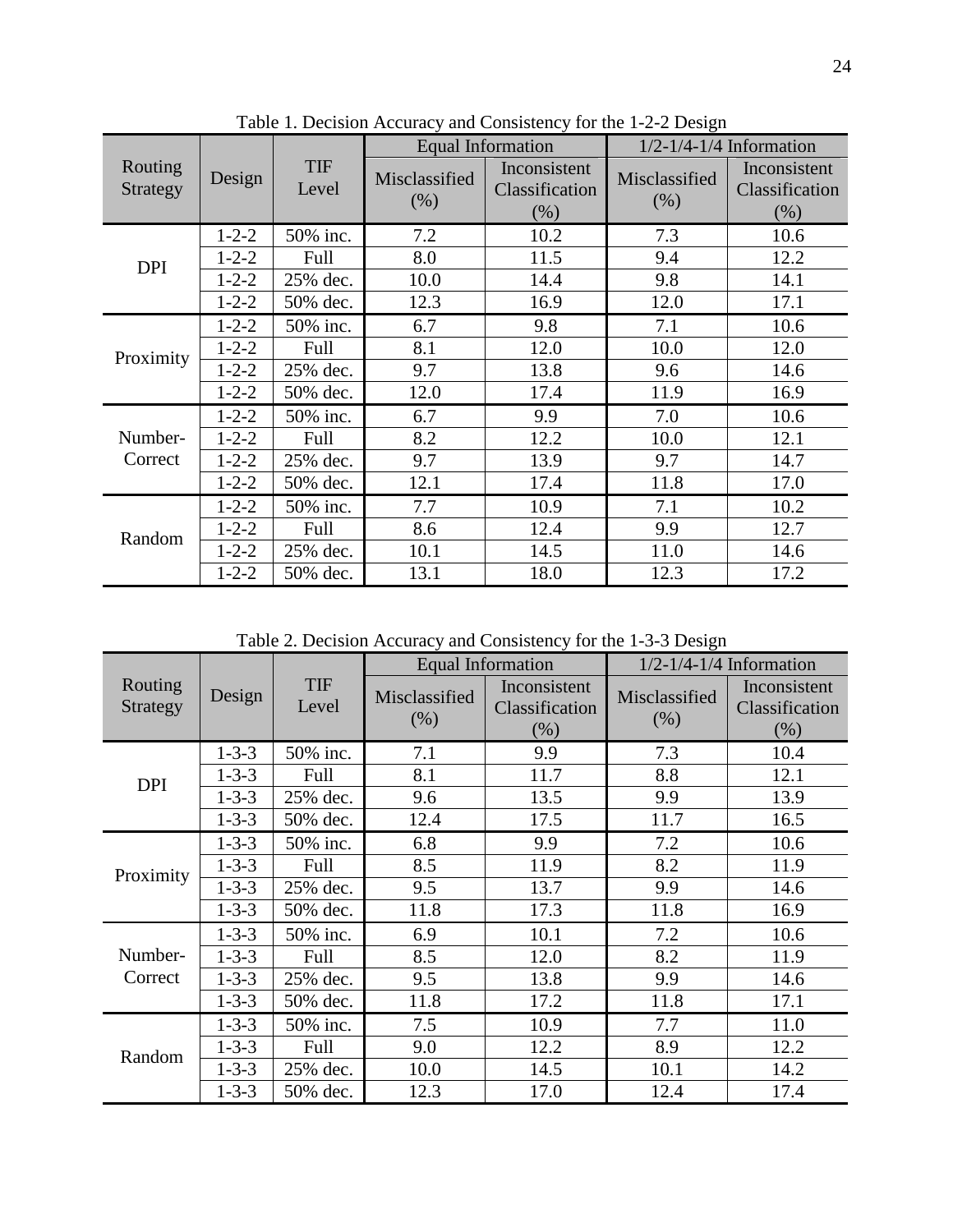|                     |             |                     |                       |                                                                                                                                                                                                                                                                                                                   | $1/2 - 1/4 - 1/4$ Information |                                          |  |
|---------------------|-------------|---------------------|-----------------------|-------------------------------------------------------------------------------------------------------------------------------------------------------------------------------------------------------------------------------------------------------------------------------------------------------------------|-------------------------------|------------------------------------------|--|
| Routing<br>Strategy | Design      | <b>TIF</b><br>Level | Misclassified<br>(% ) | Inconsistent<br>Classification<br>(% )                                                                                                                                                                                                                                                                            | Misclassified<br>(% )         | Inconsistent<br>Classification<br>$(\%)$ |  |
|                     | $1 - 2 - 3$ | 50% inc.            | 7.0                   | 10.0                                                                                                                                                                                                                                                                                                              | 7.1                           | 10.3                                     |  |
| <b>DPI</b>          | $1 - 2 - 3$ | Full                | 8.0                   | 11.5                                                                                                                                                                                                                                                                                                              | 8.4                           | 12.8                                     |  |
|                     | $1 - 2 - 3$ | 25% dec.            | 10.1                  | 14.6                                                                                                                                                                                                                                                                                                              | 10.0                          | 13.7                                     |  |
|                     | $1 - 2 - 3$ | 50% dec.            | 11.6                  | Equal Information<br>12.1<br>17.2<br>9.9<br>7.2<br>7.1<br>8.6<br>8.7<br>12.4<br>9.8<br>13.7<br>10.0<br>11.9<br>17.3<br>11.7<br>6.9<br>9.7<br>7.3<br>8.4<br>12.5<br>8.6<br>9.7<br>13.6<br>10.0<br>11.8<br>17.2<br>11.5<br>10.5<br>7.6<br>7.6<br>8.7<br>9.2<br>12.8<br>10.5<br>15.0<br>10.3<br>12.8<br>18.3<br>12.1 | 17.1                          |                                          |  |
|                     | $1 - 2 - 3$ | 50% inc.            |                       |                                                                                                                                                                                                                                                                                                                   |                               | 10.4                                     |  |
| Proximity           | $1 - 2 - 3$ | Full                |                       |                                                                                                                                                                                                                                                                                                                   |                               | 12.1                                     |  |
|                     | $1 - 2 - 3$ | 25% dec.            |                       |                                                                                                                                                                                                                                                                                                                   |                               | 14.5                                     |  |
|                     | $1 - 2 - 3$ | 50% dec.            |                       |                                                                                                                                                                                                                                                                                                                   |                               | 16.7                                     |  |
|                     | $1 - 2 - 3$ | 50% inc.            |                       |                                                                                                                                                                                                                                                                                                                   |                               | 10.3                                     |  |
| Number-             | $1 - 2 - 3$ | Full                |                       |                                                                                                                                                                                                                                                                                                                   |                               | 12.2                                     |  |
| Correct             | $1 - 2 - 3$ | 25% dec.            |                       |                                                                                                                                                                                                                                                                                                                   |                               | 14.5                                     |  |
|                     | $1 - 2 - 3$ | 50% dec.            |                       |                                                                                                                                                                                                                                                                                                                   |                               | 16.7                                     |  |
|                     | $1 - 2 - 3$ | 50% inc.            |                       |                                                                                                                                                                                                                                                                                                                   |                               | 10.5                                     |  |
| Random              | $1 - 2 - 3$ | Full                |                       |                                                                                                                                                                                                                                                                                                                   |                               | 12.4                                     |  |
|                     | $1 - 2 - 3$ | 25% dec.            |                       |                                                                                                                                                                                                                                                                                                                   |                               | 14.6                                     |  |
|                     | $1 - 2 - 3$ | 50% dec.            |                       |                                                                                                                                                                                                                                                                                                                   |                               | 17.0                                     |  |

Table 3. Decision Accuracy and Consistency for the 1-2-3 Design

Table 4. Decision Accuracy and Consistency for the 1-3-2 Design

|                            |             |                     |                       |                                                                                                                                                                                                                                                                                                                                                                                                             | $1/2 - 1/4 - 1/4$ Information                                                                                       |      |  |
|----------------------------|-------------|---------------------|-----------------------|-------------------------------------------------------------------------------------------------------------------------------------------------------------------------------------------------------------------------------------------------------------------------------------------------------------------------------------------------------------------------------------------------------------|---------------------------------------------------------------------------------------------------------------------|------|--|
| Routing<br><b>Strategy</b> | Design      | <b>TIF</b><br>Level | Misclassified<br>(% ) | Equal Information<br>Inconsistent<br>Misclassified<br>Classification<br>(% )<br>(% )<br>7.0<br>9.9<br>7.5<br>7.8<br>8.5<br>11.5<br>9.8<br>9.8<br>14.1<br>12.4<br>17.6<br>12.2<br>7.5<br>6.9<br>9.7<br>8.4<br>12.2<br>8.4<br>9.7<br>13.8<br>9.8<br>11.8<br>11.6<br>16.8<br>7.0<br>9.9<br>7.4<br>8.2<br>8.3<br>12.1<br>9.8<br>13.8<br>9.6<br>12.0<br>11.6<br>16.9<br>7.3<br>10.4<br>7.4<br>9.2<br>9.2<br>12.7 | Inconsistent<br>Classification<br>(% )                                                                              |      |  |
|                            | $1 - 3 - 2$ | 50% inc.            |                       |                                                                                                                                                                                                                                                                                                                                                                                                             |                                                                                                                     | 10.5 |  |
| <b>DPI</b>                 | $1 - 3 - 2$ | Full                |                       |                                                                                                                                                                                                                                                                                                                                                                                                             |                                                                                                                     | 12.0 |  |
|                            | $1 - 3 - 2$ | 25% dec.            |                       |                                                                                                                                                                                                                                                                                                                                                                                                             |                                                                                                                     | 14.2 |  |
|                            | $1 - 3 - 2$ | 50% dec.            |                       |                                                                                                                                                                                                                                                                                                                                                                                                             | 17.2<br>10.5<br>12.0<br>14.3<br>17.4<br>10.6<br>12.2<br>14.3<br>17.4<br>9.9<br>12.5<br>10.0<br>14.1<br>12.3<br>17.3 |      |  |
|                            | $1 - 3 - 2$ | 50% inc.            |                       |                                                                                                                                                                                                                                                                                                                                                                                                             |                                                                                                                     |      |  |
| Proximity                  | $1 - 3 - 2$ | Full                |                       |                                                                                                                                                                                                                                                                                                                                                                                                             |                                                                                                                     |      |  |
|                            | $1 - 3 - 2$ | 25% dec.            |                       |                                                                                                                                                                                                                                                                                                                                                                                                             |                                                                                                                     |      |  |
|                            | $1 - 3 - 2$ | 50% dec.            |                       | 10.0<br>14.3<br>12.7<br>17.4                                                                                                                                                                                                                                                                                                                                                                                |                                                                                                                     |      |  |
|                            | $1 - 3 - 2$ | 50% inc.            |                       |                                                                                                                                                                                                                                                                                                                                                                                                             |                                                                                                                     |      |  |
| Number-                    | $1 - 3 - 2$ | Full                |                       |                                                                                                                                                                                                                                                                                                                                                                                                             |                                                                                                                     |      |  |
| Correct                    | $1 - 3 - 2$ | 25% dec.            |                       |                                                                                                                                                                                                                                                                                                                                                                                                             |                                                                                                                     |      |  |
|                            | $1 - 3 - 2$ | 50% dec.            |                       |                                                                                                                                                                                                                                                                                                                                                                                                             |                                                                                                                     |      |  |
|                            | $1 - 3 - 2$ | 50% inc.            |                       |                                                                                                                                                                                                                                                                                                                                                                                                             |                                                                                                                     |      |  |
| Random                     | $1 - 3 - 2$ | Full                |                       |                                                                                                                                                                                                                                                                                                                                                                                                             |                                                                                                                     |      |  |
|                            | $1 - 3 - 2$ | 25% dec.            |                       |                                                                                                                                                                                                                                                                                                                                                                                                             |                                                                                                                     |      |  |
|                            | $1 - 3 - 2$ | 50% dec.            |                       |                                                                                                                                                                                                                                                                                                                                                                                                             |                                                                                                                     |      |  |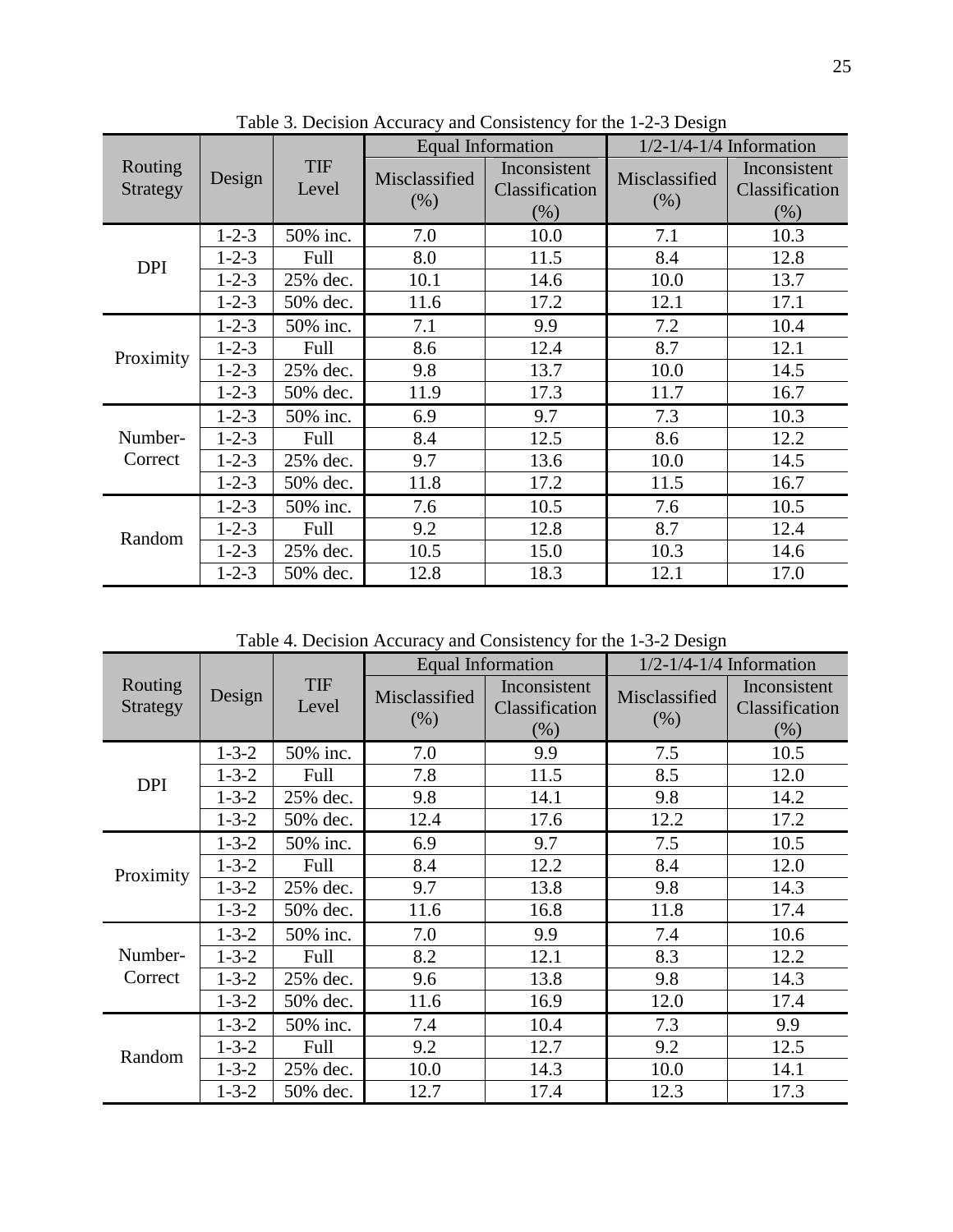|             | <b>TIF</b><br>Level |                                | <b>Equal Information</b>                     |                                                           |                                 |                                  |                                              |                                           | $1/2 - 1/4 - 1/2$ Information<br>NC<br>Ran.<br>$\mathit{r}_{\mathit{t}\cdot\mathit{e}_{\mathit{final}}}$<br>0.96<br>0.94<br>0.93<br>0.90<br>0.90 |  |  |
|-------------|---------------------|--------------------------------|----------------------------------------------|-----------------------------------------------------------|---------------------------------|----------------------------------|----------------------------------------------|-------------------------------------------|--------------------------------------------------------------------------------------------------------------------------------------------------|--|--|
| Design      |                     | <b>DPI</b>                     | Prox.                                        | NC                                                        | Ran.                            | <b>DPI</b>                       | Prox.                                        |                                           |                                                                                                                                                  |  |  |
|             |                     | $r_{t \cdot e_{\text{final}}}$ | $\textit{r}_{\textit{t-e}_{\textit{final}}}$ | $\mathit{r}_{\mathit{t}\cdot\mathit{e}_{\mathit{final}}}$ | $r_{t\cdot e_{\mathit{final}}}$ | $r_{t \cdot e_{\mathit{final}}}$ | $\textit{r}_{\textit{t-e}_{\textit{final}}}$ | $\mathit{r}_{t \cdot e_{\mathit{final}}}$ |                                                                                                                                                  |  |  |
| $1 - 2 - 2$ | 50% inc.            | 0.96                           | 0.96                                         | 0.96                                                      | 0.95                            | 0.96                             | 0.96                                         | 0.96                                      |                                                                                                                                                  |  |  |
| $1 - 2 - 2$ | Full                | 0.94                           | 0.95                                         | 0.95                                                      | 0.94                            | 0.95                             | 0.94                                         | 0.94                                      |                                                                                                                                                  |  |  |
| $1 - 2 - 2$ | 25% dec.            | 0.93                           | 0.93                                         | 0.93                                                      | 0.93                            | 0.93                             | 0.93                                         | 0.93                                      |                                                                                                                                                  |  |  |
| $1 - 2 - 2$ | 50% dec.            | 0.90                           | 0.90                                         | 0.90                                                      | 0.90                            | 0.90                             | 0.90                                         |                                           |                                                                                                                                                  |  |  |
| $1 - 3 - 3$ | 50% inc.            | 0.96                           | 0.96                                         | 0.96                                                      | 0.96                            | 0.96                             | 0.96                                         | 0.96                                      | 0.95                                                                                                                                             |  |  |
| $1 - 3 - 3$ | Full                | 0.94                           | 0.95                                         | 0.95                                                      | 0.94                            | 0.95                             | 0.95                                         | 0.95                                      | 0.94                                                                                                                                             |  |  |
| $1 - 3 - 3$ | 25% dec.            | 0.93                           | 0.93                                         | 0.93                                                      | 0.93                            | 0.93                             | 0.93                                         | 0.93                                      | 0.93                                                                                                                                             |  |  |
| $1 - 3 - 3$ | 50% dec.            | 0.91                           | 0.90                                         | 0.91                                                      | 0.90                            | 0.91                             | 0.90                                         | 0.90                                      | 0.90                                                                                                                                             |  |  |
| $1 - 2 - 3$ | 50% inc.            | 0.96                           | 0.96                                         | 0.96                                                      | 0.96                            | 0.96                             | 0.96                                         | 0.96                                      | 0.95                                                                                                                                             |  |  |
| $1 - 2 - 3$ | Full                | 0.95                           | 0.95                                         | 0.95                                                      | 0.94                            | 0.95                             | 0.94                                         | 0.94                                      | 0.94                                                                                                                                             |  |  |
| $1 - 2 - 3$ | 25% dec.            | 0.93                           | 0.93                                         | 0.93                                                      | 0.93                            | 0.93                             | 0.93                                         | 0.93                                      | 0.93                                                                                                                                             |  |  |
| $1 - 2 - 3$ | 50% dec.            | 0.91                           | 0.91                                         | 0.91                                                      | 0.90                            | 0.91                             | 0.90                                         | 0.90                                      | 0.90                                                                                                                                             |  |  |
| $1 - 3 - 2$ | 50% inc.            | 0.96                           | 0.96                                         | 0.96                                                      | 0.96                            | 0.96                             | 0.96                                         | 0.96                                      | 0.95                                                                                                                                             |  |  |
| $1 - 3 - 2$ | Full                | 0.94                           | 0.95                                         | 0.95                                                      | 0.94                            | 0.95                             | 0.94                                         | 0.94                                      | 0.94                                                                                                                                             |  |  |
| $1 - 3 - 2$ | 25% dec.            | 0.93                           | 0.93                                         | 0.93                                                      | 0.93                            | 0.93                             | 0.93                                         | 0.93                                      | 0.93                                                                                                                                             |  |  |
| $1 - 3 - 2$ | 50% dec.            | 0.91                           | 0.91                                         | 0.91                                                      | 0.90                            | 0.91                             | 0.90                                         | 0.90                                      | 0.90                                                                                                                                             |  |  |

Table 5. Correlations Between True and Estimated Abilities